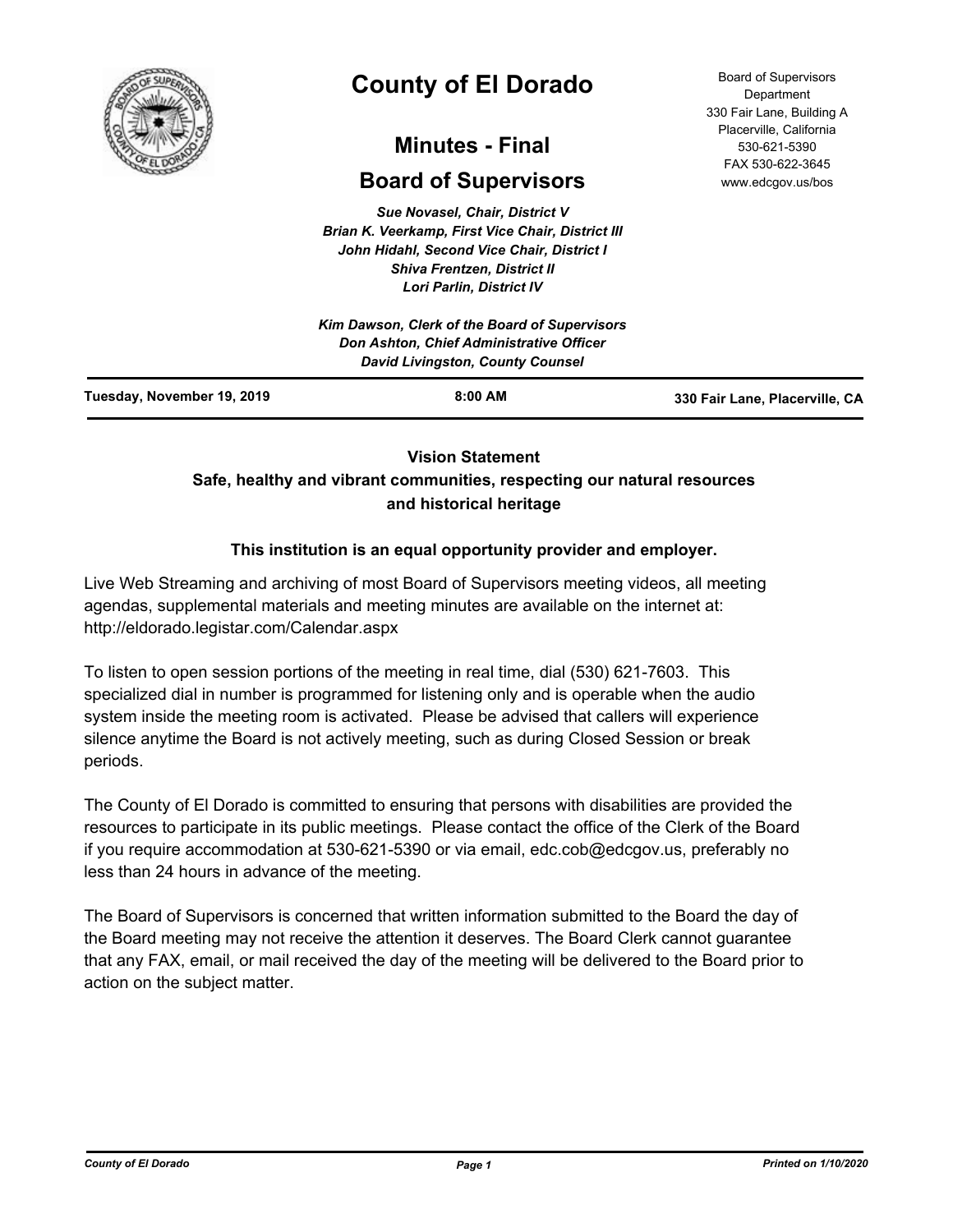The Board meets simultaneously as the Board of Supervisors and the Board of Directors of the Air Quality Management District, In-Home Supportive Services, Public Housing Authority, Redevelopment Agency and other Special Districts.

For Purposes of the Brown Act § 54954.2 (a), the numbered items on this Agenda give a brief description of each item of business to be transacted or discussed. Recommendations of the staff, as shown, do not prevent the Board from taking other action.

Materials related to an item on this Agenda submitted to the Board of Supervisors after distribution of the agenda packet are available for inspection during normal business hours in the public viewing packet located in Building A, 330 Fair Lane, Placerville or in the Board Clerk's Office located at the same address. Such documents are also available on the Board of Supervisors' Meeting Agenda webpage subject to staff's ability to post the documents before the meeting.

# **PROTOCOLS FOR PUBLIC COMMENT**

Public comment will be received at designated periods as called by the Board Chair.

Public comment on items scheduled for Closed Session will be received before the Board recesses to Closed Session.

Except with the consent of the Board, individuals shall be allowed to speak to an item only once.

On December 5, 2017, the Board adopted the following protocol relative to public comment periods. The Board adopted minor revisions to the protocol on February 26, 2019, incorporated herein:

Time for public input will be provided at every Board of Supervisors meeting. Individuals will have three minutes to address the Board. Individuals authorized by organizations will have three minutes to present organizational positions and perspectives and may request additional time, up to five minutes. At the discretion of the Board, time to speak by any individual may be extended.

Public comment on certain agenda items designated and approved by the Board may be treated differently with specific time limits per speaker or a limit on the total amount of time designated for public comment. It is the intent of the Board that quasi-judicial matters have additional flexibility depending upon the nature of the issue. It is the practice of the Board to allocate 20 minutes for public comment during Open Forum and for each agenda item to be discussed. (Note: Unless designated on the agenda, there is no Open Forum period during Special Meetings.)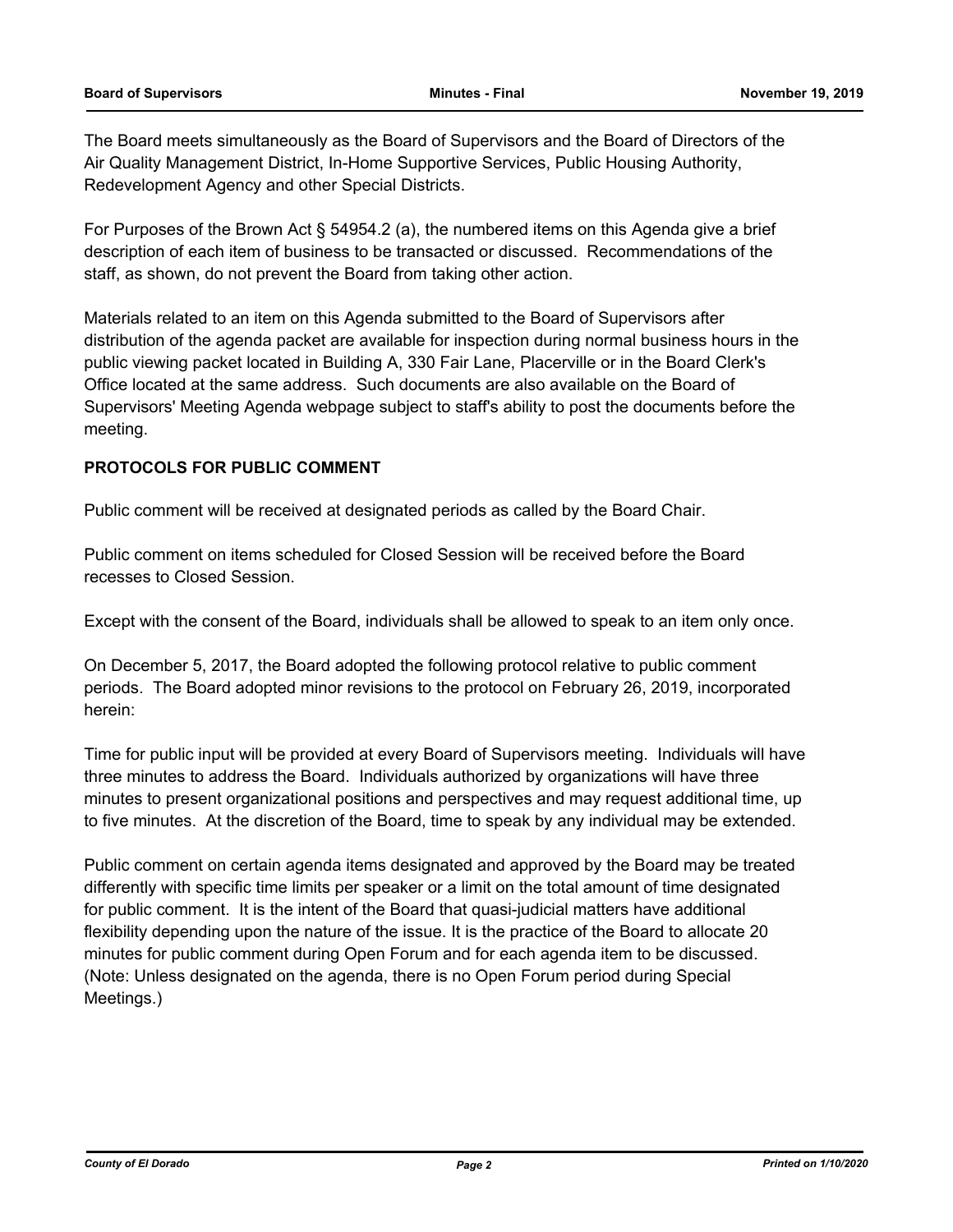Individual Board members may ask clarifying questions but will not engage in substantive dialogue with persons providing input to the Board.

If a person providing input to the Board creates a disruption by refusing to follow Board guidelines, the Chair of the Board may take the following actions:

Step 1. Request the person adhere to Board guidelines. If the person refuses, the Chair may turn off the speaker's microphone.

Step 2. If the disruption continues, the Chair may order a recess of the Board meeting.

Step 3. If the disruption continues, the Chair may order the removal of the person from the Board meeting.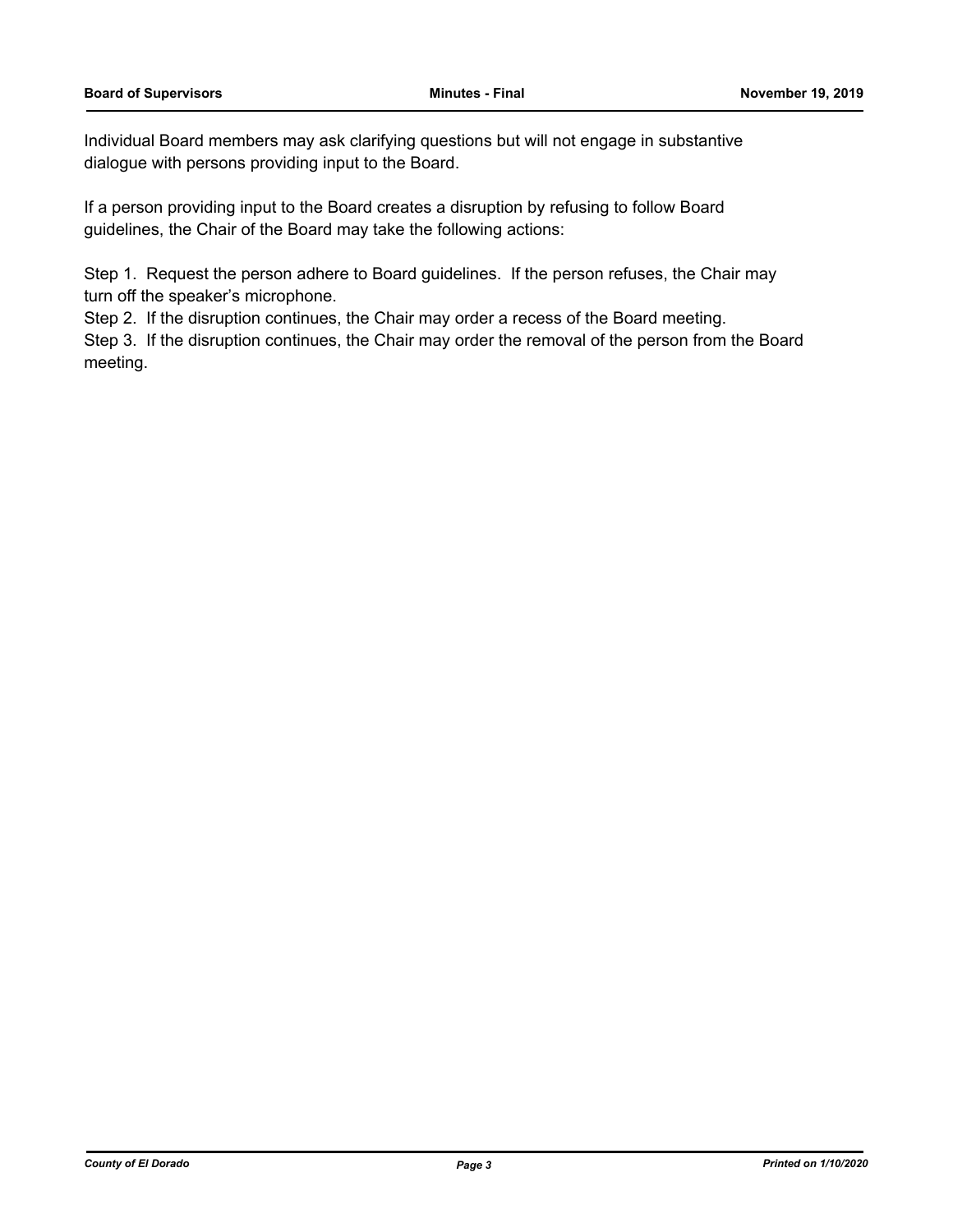# **EL DORADO COUNTY YOUTH COMMISSIONERS TO ATTEND THE BOARD OF SUPERVISORS MEETING FOR JOB SHADOW DAY**

#### **8:00 A.M. - CALLED TO ORDER**

Present: 5 - Supervisor Veerkamp, Supervisor Frentzen, Supervisor Novasel, Supervisor Hidahl and Supervisor Parlin

#### **INVOCATION AND PLEDGE OF ALLEGIANCE TO THE FLAG**

**Pastor Craig Klatt of the Camino Adventist Church gave the Invocation. Supervisor Parlin led the Pledge of Allegiance to the Flag.**

#### **ADOPTION OF THE AGENDA AND APPROVAL OF CONSENT CALENDAR**

*Public Comment: S. Schwartz, J. Gainsbourgh*

**A motion was made by Supervisor Veerkamp, seconded by Supervisor Frentzen to Adopt the Agenda and Approve the Consent Calendar with the following changes:**

**Supervisor Frentzen registered a No vote on item 7 based on the her belief that the Disclosure Docs 700 Conflict of Interests Filing software is not satisfactory. Both Supervisors Parlin and Frentzen made comments on items 6 and 9 acknowledging staff.**

**Pull item 10 for discussion.**

**Supervisor Frentzen registered a No vote on items 12 and 28 based on the agreements being retroactive.**

**Supervisor Parlin made a comment on item 22 acknowledging staff.**

**Supervisor Parlin made a statement regarding item 23 that going forward she plans to work with staff regarding the Zone of Benefit committee to ensure the committee appointment process is open to everyone that is interested in it and that these committees are as transparent and inclusive as possible.**

**Yes:** 5 - Veerkamp, Frentzen, Novasel, Hidahl and Parlin

The Board may make any necessary additions, deletions or corrections to the agenda including moving items to or from the Consent Calendar and adopt the agenda and the Consent Calendar with one single vote. A Board member may request an item be removed from the Consent Calendar for discussion and separate Board action. At the appropriate time as called by the Board Chair, members of the public may make a comment on matters on the Consent Calendar prior to Board action.

# **OPEN FORUM**

*Public Comment: T. Kayes, T. White, P. Allison, W, Yamamura, J. Knight, J. Gainsbourgh, L. Knutson*

[19-1761](http://eldorado.legistar.com/gateway.aspx?m=l&id=/matter.aspx?key=27085) OPEN FORUM (See Attachment)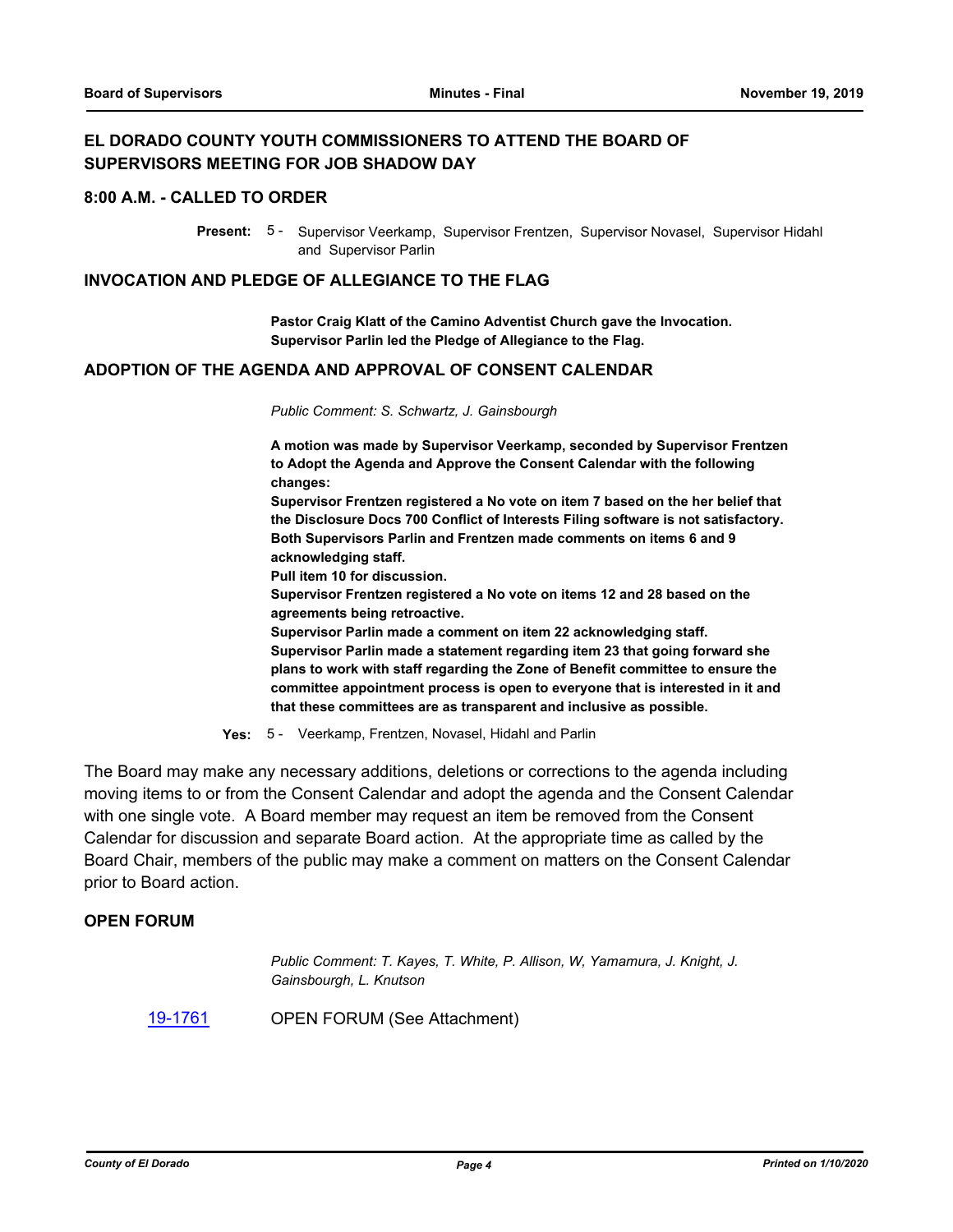Open Forum is an opportunity for members of the public to address the Board of Supervisors on subject matter that is not on their meeting agenda and within their jurisdiction. Public comments during Open Forum are limited to three minutes per person. Individuals authorized by organizations will have three minutes to present organizational positions and perspectives and may request additional time, up to five minutes. The total amount of time reserved for Open Forum is 20 Minutes.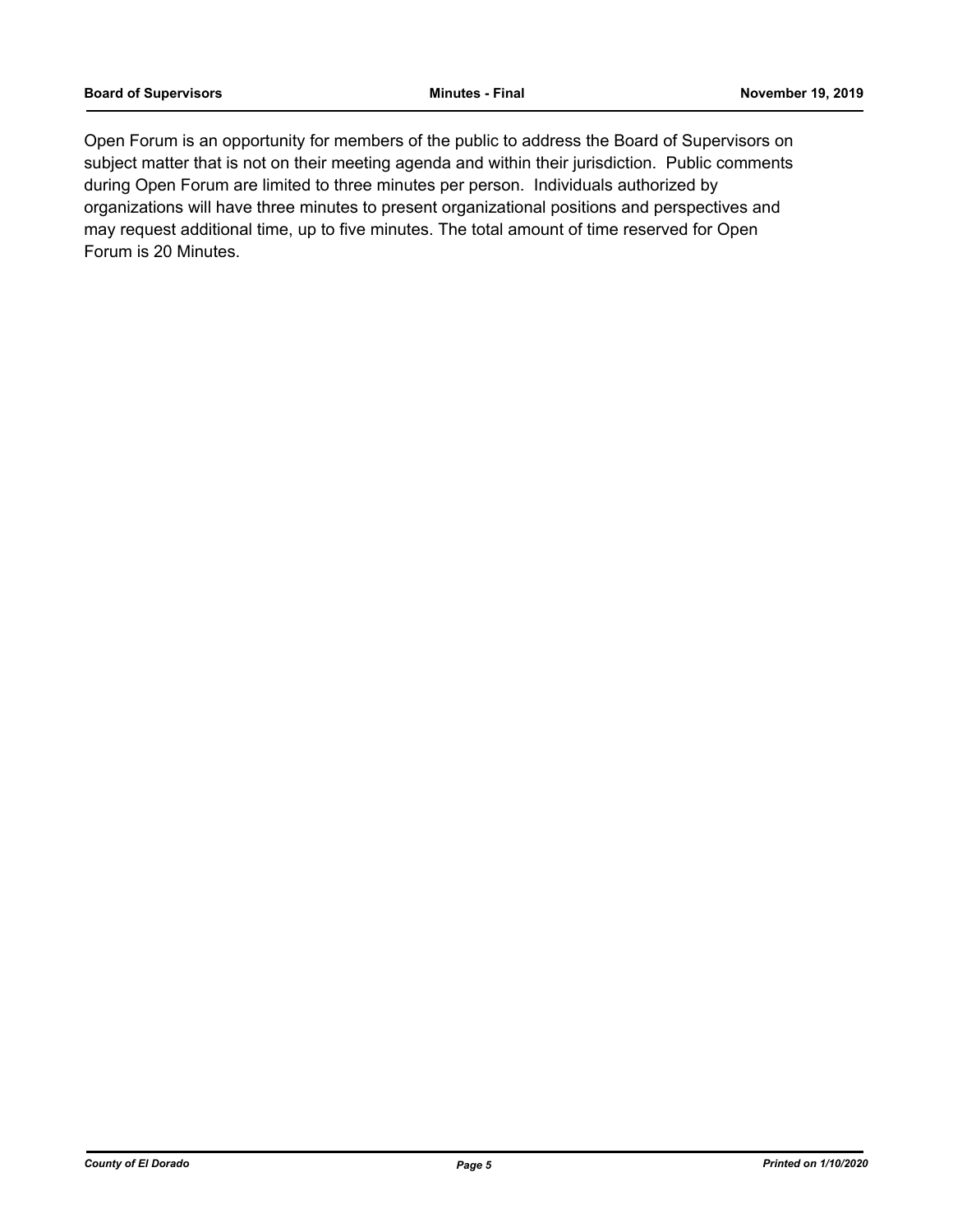### **CONSENT CALENDAR**

**1.** [19-1711](http://eldorado.legistar.com/gateway.aspx?m=l&id=/matter.aspx?key=27035) Clerk of the Board recommending the Board approve the Minutes from the regular meeting of November 5, 2019.

**This matter was Approved on the Consent Calendar.**

### **GENERAL GOVERNMENT - CONSENT ITEMS**

- **2.** [19-1506](http://eldorado.legistar.com/gateway.aspx?m=l&id=/matter.aspx?key=26828) Chief Administrative Office, Parks Division, recommending the Board approve a Memorandum of Understanding with the following agencies for coordination efforts on the Rubicon Trail:
	- 1) Placer County;
	- 2) Tahoe National Forest;
	- 3) Lake Tahoe Basin Management Unit;
	- 4) Eldorado National Forest; and
	- 5) California State Parks Off Highway Motor Vehicle Division.

# **FUNDING:** N/A

**This matter was Approved on the Consent Calendar.**

**3.** [16-0305](http://eldorado.legistar.com/gateway.aspx?m=l&id=/matter.aspx?key=20961) Chief Administrative Office recommending the Board find that a state of emergency continues to exist in El Dorado County as a result of unprecedented tree mortality due to drought conditions and related bark beetle infestations. (Cont. 11/05/19, Item 3)

**This matter was Approved on the Consent Calendar.**

**4.** [19-1718](http://eldorado.legistar.com/gateway.aspx?m=l&id=/matter.aspx?key=27042) Clerk of the Board, based upon the recommendation of Supervisor Parlin, recommending the Board appoint Keri Cavin, Non-Commercial Boater Representative, Term Expiration 11/19/2023 to the Coloma Lotus Advisory Committee.

#### **FUNDING:** N/A

**This matter was Approved on the Consent Calendar.**

**5.** [19-1707](http://eldorado.legistar.com/gateway.aspx?m=l&id=/matter.aspx?key=27031) Coloma Lotus Advisory Committee recommending the Board approve the Committee Bylaws, which were approved by the Committee on September 26, 2019.

#### **FUNDING:** N/A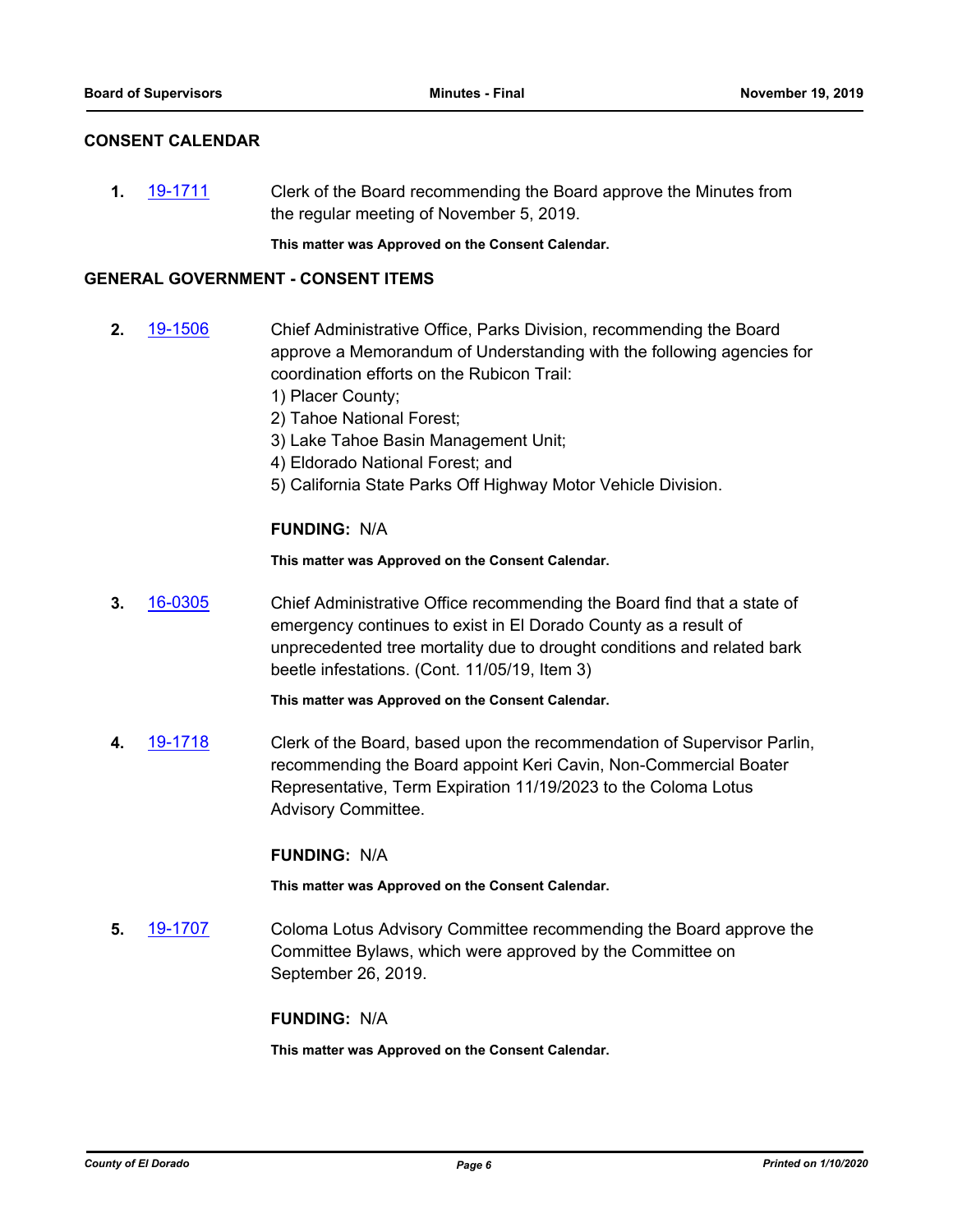**6.** [19-1525](http://eldorado.legistar.com/gateway.aspx?m=l&id=/matter.aspx?key=26847) Elections Department recommending the Board consider the following: 1) Approve and authorize the Registrar of Voters to sign the "Voting System Replacement Agreement" 18G30109 Amendment 01 with the State of California, thereby increasing the State contribution to fund Vote Center implementation from \$757,000 to \$1,245,210 and changing the county match requirement from 1:1 to 3:1;

> 2) Approve and authorize a budget amendment to increase revenue by \$448,210 and appropriations by \$1,556,515 in the Elections Department for Fiscal Year 2019-20 Budget, reduce appropriations in the ACO Fund by \$1,514,000 and decrease the General Fund impact from \$757,000 to \$311,305, to transfer the Vote Center system and implementation budget from the ACO fund to the Elections Department, to simplify and streamline the purchasing and accounts payable process;

> 3) Approve the addition of line items as described on attachment B for the purchase of new vote system equipment related to the implementation of Vote Centers to the FY 2019-20 Fixed Asset List for a total of \$409,742; and

> 4) Approve and authorize the CAO to approve adjustments to the Elections Department fixed asset list to transfer dollars among fixed asset orgs that do not increase the total fixed asset amount for the Vote Center project. (4/5 Vote required to approve the budget amendment, due to increase in total project appropriations)

**FUNDING:** State Funding with a 3:1 County match.

**This matter was Approved on the Consent Calendar.**

**7.** [19-1609](http://eldorado.legistar.com/gateway.aspx?m=l&id=/matter.aspx?key=26933) Elections Department recommending the Board:

1) Approve and authorize the Board Chair to execute assignment Amendment 3956 with Granicus, LLC (formerly SouthTech Systems) for a perpetual software license hosting fee and support and maintenance for Disclosure Docs 700 Conflict of Interest Filings, for the annual payment amount of \$10,174; and

2) Approve and authorize the attached budget amendment to rebudget \$10,174 in FY 2019-20 for the appropriation from 2018-19 that was not spent, decreasing General Fund Contingency and increasing Elections Department Software Maintenance and Support to allow for payment of the FY 2018-19 invoice in addition to the FY 2019-20 invoice. (4/5 Vote required to approve the budget amendment)

**FUNDING:** General Fund.

**This matter was Approved on the Consent Calendar. Supervisor Frentzen registered a No vote on this matter based on the her belief that the Disclosure Docs 700 Conflict of Interests Filing software is not satisfactory.**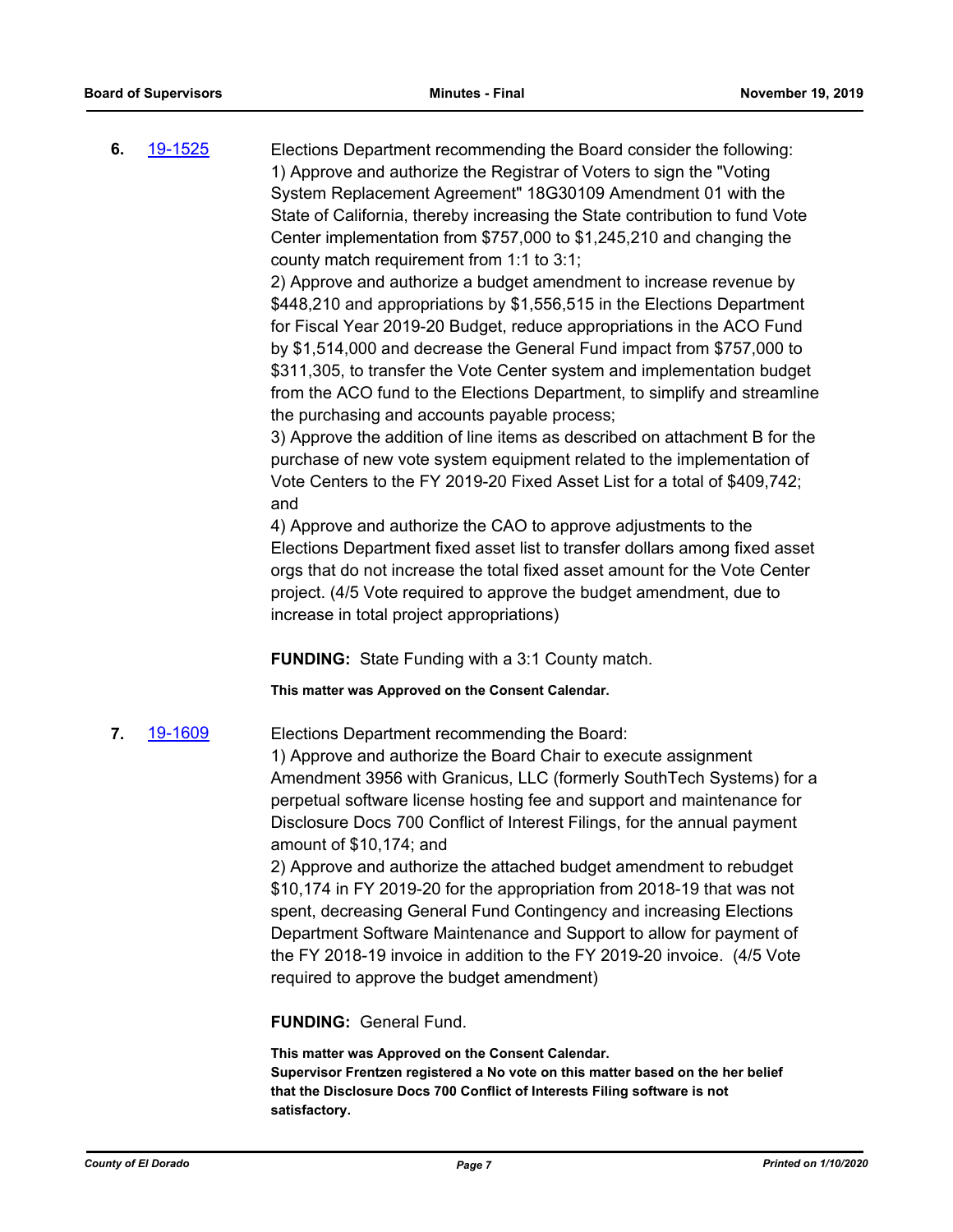**8.** [19-1674](http://eldorado.legistar.com/gateway.aspx?m=l&id=/matter.aspx?key=26998) Human Resources Department recommending the Board adopt and authorize the Chair to sign Resolution **206-2019** to correct the number of Administrative Analyst I/II allocated positions for the Chief Administrative Office listed in Resolution 180-2019.

### **FUNDING:** N/A

**Resolution 206-2019 was Adopted upon Approval of the Consent Calendar.**

**9.** [19-1647](http://eldorado.legistar.com/gateway.aspx?m=l&id=/matter.aspx?key=26971) Human Resources Department, Risk Management Division, recommending the Board:

> 1) Approve and authorize the continuation of perpetual agreement 3360 with York Risk Services Group, Inc. as the County's third party administrator for Workers' Compensation tail claims; and 2) Approve and authorize the Chair to sign the First Amendment to Agreement 3360 extending the expiration date for one year and agreeing to the new, lower pricing proposal as submitted by York Risk Services, Inc. with a total not-to-exceed amount of \$165,017 retroactive to November 1, 2019 through October 31, 2020.

**FUNDING:** Workers' Compensation Fund.

**This matter was Approved on the Consent Calendar.**

**10.** [19-1645](http://eldorado.legistar.com/gateway.aspx?m=l&id=/matter.aspx?key=26969) Supervisor Novasel recommending the Board:

1) Find that a public benefit is derived from supporting the Meyers Community Foundation's efforts to welcome the public into the Tahoe basin during the holidays with a beautifully lit tree; and 2) Approve and authorize the Chief Administrative Officer to sign a funding Agreement consistent with the County's standard form and upon the approval of County Counsel, with the Meyers Community Foundation authorizing payment of \$5,000 community funding contributions in support of these efforts.

#### **FUNDING:** General Fund.

*Public Comment: T. Kayes*

#### **A motion was made by Supervisor Veerkamp, seconded by Supervisor Hidahl to Approve this matter.**

- **Yes:** 4 Veerkamp, Novasel, Hidahl and Parlin
- **Noes:** 1 Frentzen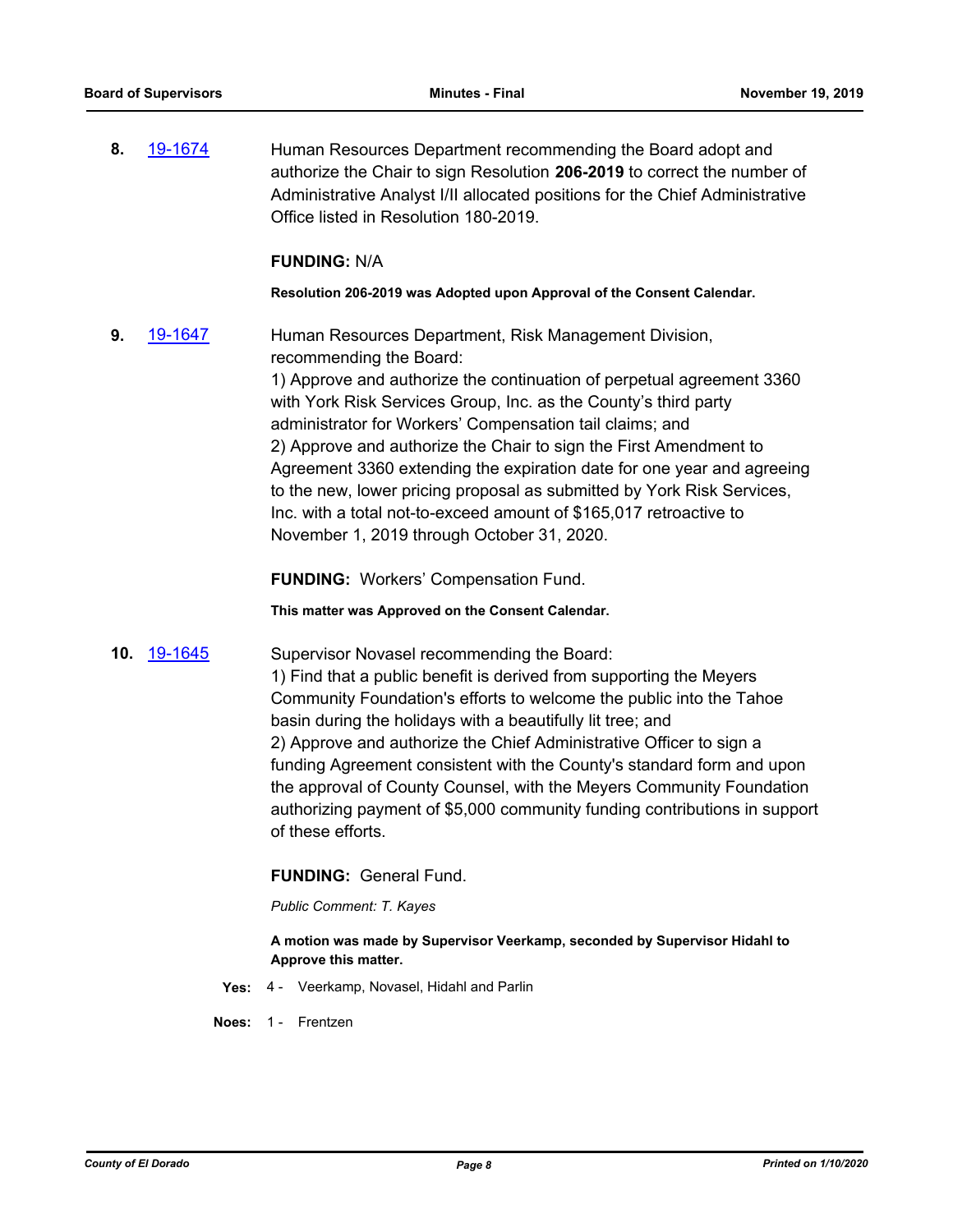#### **HEALTH AND HUMAN SERVICES - CONSENT ITEMS**

**11.** [19-1435](http://eldorado.legistar.com/gateway.aspx?m=l&id=/matter.aspx?key=26756) Department of Child Support Services recommending the Board: 1) Approve and authorize a budget amendment to increase the Department revenue and appropriations budget by \$50,000 for Fiscal Year 2019-20, due to an increase in allocation from the Department of Child Support Services (DCSS), for the purchase of two (2) new vehicles to be utilized as community outreach mobile offices; and 2) Approve the addition of two (2) vehicles at a cost not to exceed \$25,000 each to the Department's FY 2019-20 Fixed Asset list. (4/5 Vote required to approve the budget amendment)

> **FUNDING:** State and Federal funding resulting from increase in allocation by DCSS.

**This matter was Approved on the Consent Calendar.**

**12.** [19-1637](http://eldorado.legistar.com/gateway.aspx?m=l&id=/matter.aspx?key=26961) Department of Child Support Services recommending the Board approve and authorize the Chair to sign the Agreement for Services 3613 with Barton Healthcare System for services to carry out the Paternity Opportunity Program with a three-year term retroactive to February 1, 2019 through January 31, 2022, for an amount not to exceed \$5,000.

**FUNDING:** State and Federal Child Support Funds.

**This matter was Approved on the Consent Calendar. Supervisor Frentzen registered a No vote on this matter based on the agreement being retroactive.**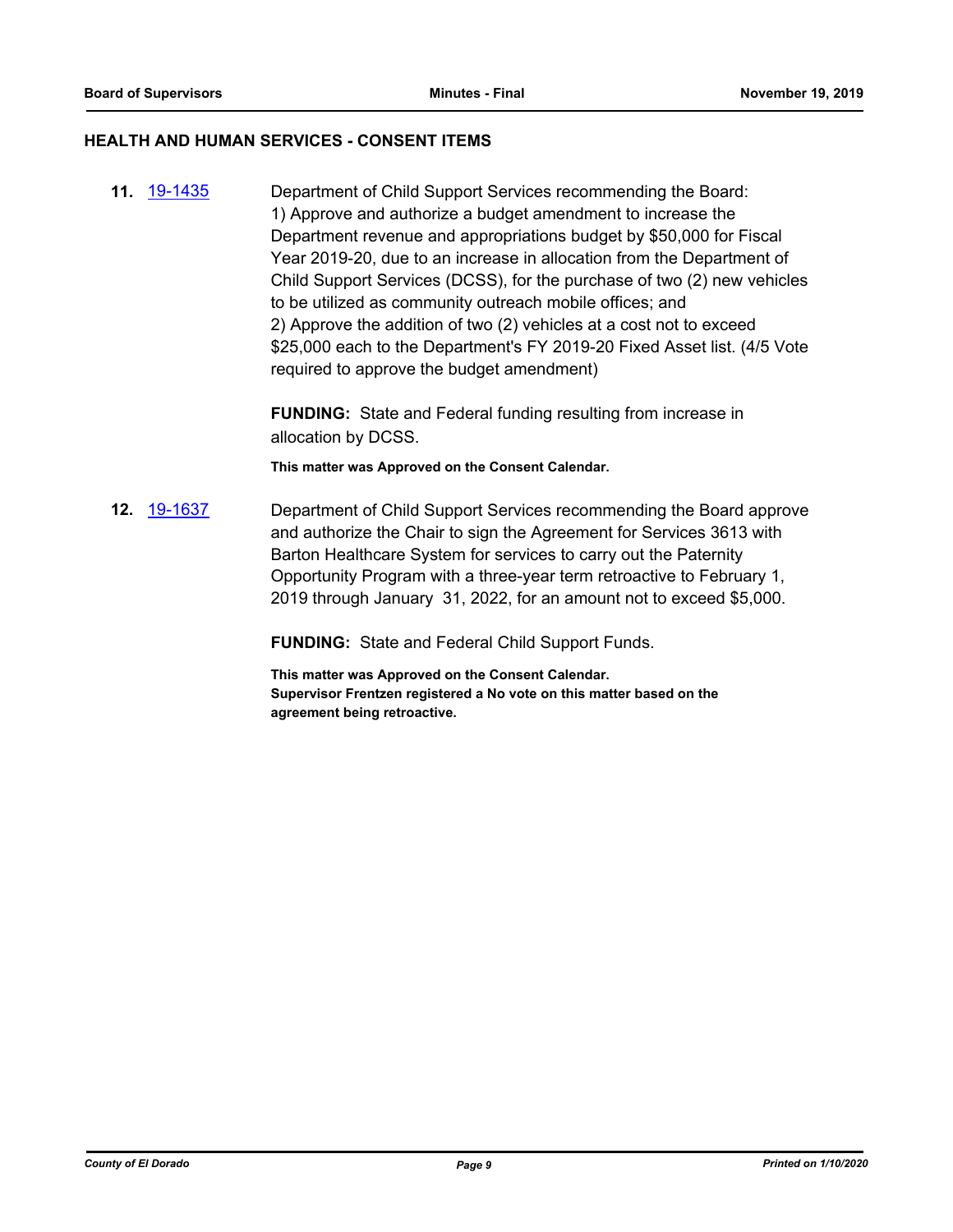**13.** [19-1299](http://eldorado.legistar.com/gateway.aspx?m=l&id=/matter.aspx?key=26621) Health and Human Services Agency recommending the Board: 1) Approve and authorize the Chair to sign Agreement for Services 4285 with A Helping Hand Homecare, LLC, for the provision of in-home and community support services, in the amount of \$900,000 for the term of three years from December 1, 2019 through December 31, 2022; 2) Make findings in accordance with County Ordinance 3.13.030 that it is more economical and feasible to contract with A Helping Hand Homecare, LLC for services provided under this Agreement 4285 because the County does not possess the staff to perform said services; and 3) Authorize the Purchasing Agent, or designee, to execute further documents relating to Agreement for Services 4285, including amendments which do not increase the maximum dollar amount or term of the Agreement, and contingent upon approval by County Counsel and Risk Management.

**FUNDING:** 100% State Funding - Mental Health Services Act.

**This matter was Approved on the Consent Calendar.**

**14.** [19-1629](http://eldorado.legistar.com/gateway.aspx?m=l&id=/matter.aspx?key=26953) Health and Human Services Agency (HHSA) recommending the Board: 1) Accept funding through revenue Agreement 20D-1007 with the California Department of Community Services and Development (CSD) for the Disgorgement Assistance Program, in the amount of \$92,864 for the retroactive term beginning October 1, 2019 through December 31, 2020;

2) Adopt and approve the Chair to sign Resolution **202-2019**, thereby delegating authority to the HHSA Director to execute said Agreement and any necessary documents to secure the funding; and 3) Authorize the HHSA Director or HHSA Chief Fiscal Officer to administer said Agreement 20D-1007 and any subsequent administrative

documents, including required fiscal and programmatic reports.

**FUNDING:** Settlement Agreement dated October 30, 2017 between the Federal Energy Regulatory Commission and Barclay's Bank.

**This matter was Approved and Resolution 202-2019 was Adopted upon Approval of the Consent Calendar.**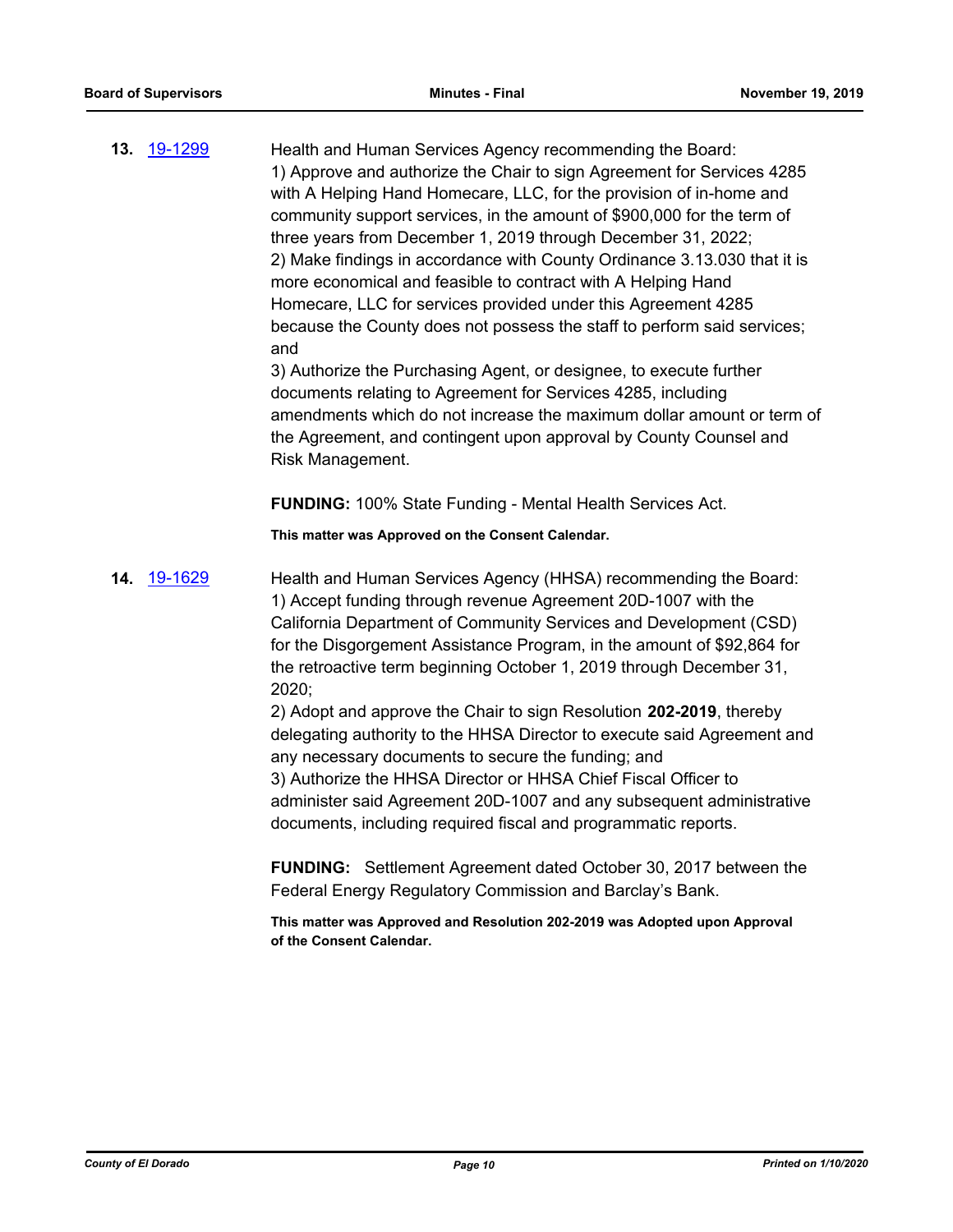**15.** [19-1619](http://eldorado.legistar.com/gateway.aspx?m=l&id=/matter.aspx?key=26943) Health and Human Services Agency recommending the Board: 1) Authorize the submission of a grant application to the California Governor's Office of Emergency Services for the Elder Abuse Program, for Fiscal Years 2019-20 and 2020-21, for an estimated grant amount of \$200,000;

> 2) Approve and authorize the Director of Health and Human Services Agency and Chair to Sign the Certification of Assurance of Compliance, pertaining to the Request for Application, as required by the grant; 3) Delegate authority to the Director of Health and Human Services Agency to accept funding and execute the grant agreement, if awarded, including any extensions or amendments that do not increase the total funding; and

> 4) Authorize the Director of Health and Human Services Agency, or the Chief Fiscal Officer, to execute and administer any agreement or subsequent administrative documents relating to said award, including required fiscal and programmatic reports.

**FUNDING:** Federal funding from the 2018 Victims of Crime Act, in the amount of \$200,000, requiring a match contribution of \$50,000, which will be matched with a time commitment by Senior Legal services and/or additional volunteer hours.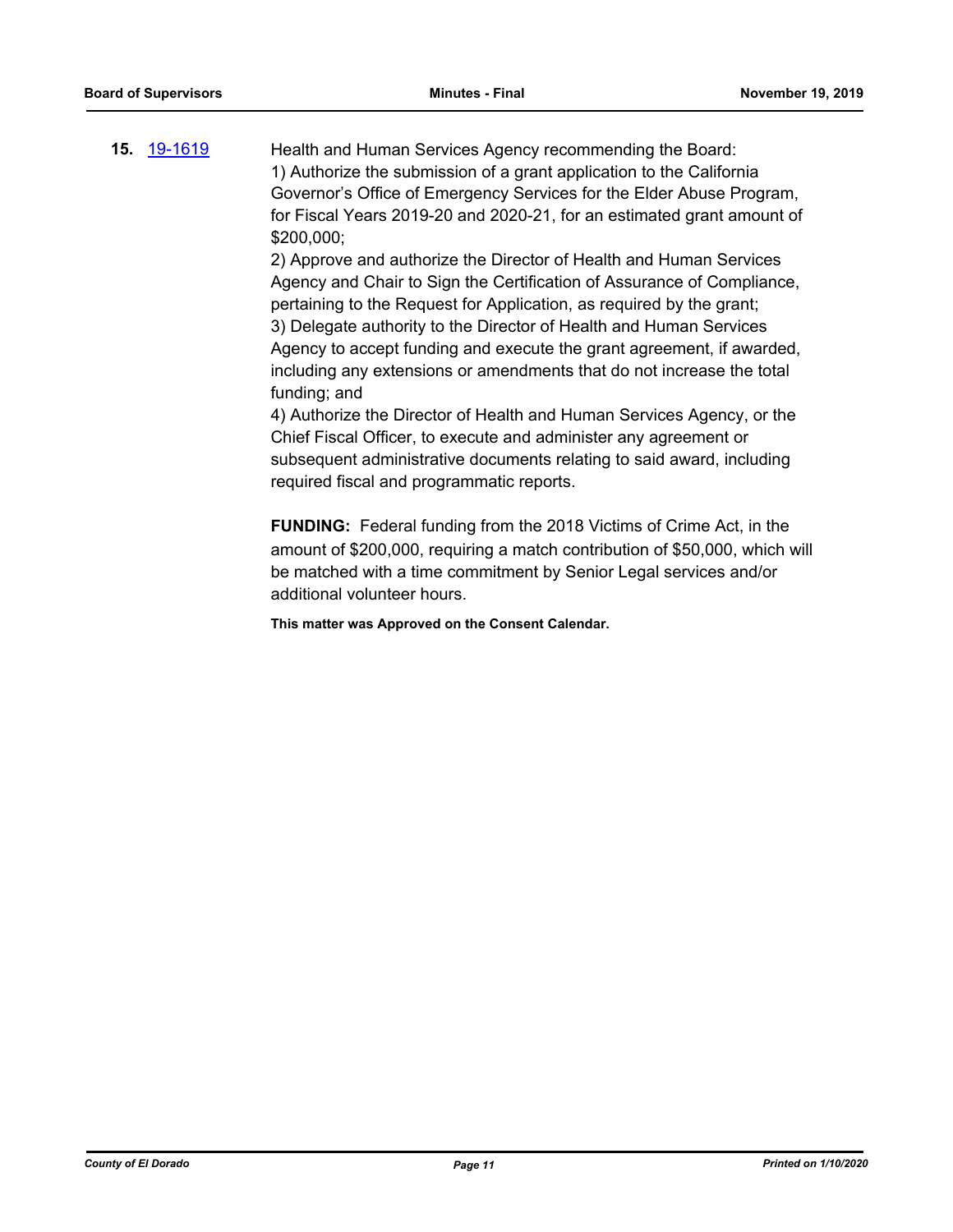#### **LAND USE AND DEVELOPMENT - CONSENT ITEMS**

**16.** [19-1391](http://eldorado.legistar.com/gateway.aspx?m=l&id=/matter.aspx?key=26712) Environmental Management Department recommending the Board approve and authorize the Chair to sign Amendment I to Agreement for Services 2681 with Tetra Tech BAS, Inc., doing business as Bryan A. Stirrat & Associates, for the provision of solid waste, landfill, and wastewater treatment plant engineering and construction quality assurance services in order to increase the total amount of the Agreement by \$125,000 for a new not-to-exceed amount of \$275,000, and include other minor administrative changes as necessary, with no change to the scope of work or term of the Agreement.

> **FUNDING:** Non-General Fund / County Service Area No. 10 - Solid Waste and Liquid Waste funds.

**This matter was Approved on the Consent Calendar.**

**17.** [19-1300](http://eldorado.legistar.com/gateway.aspx?m=l&id=/matter.aspx?key=26622) Environmental Management Department recommending the Board consider the following:

> 1) Approve Amendment I to Agreement 3088 with Clean Harbors Environmental Services, Inc. for the provision of household hazardous waste collection, processing, transportation, and disposal services in order to update the scope of work, update the rate schedule to include additional waste profiles, and include other minor administrative changes as necessary, with no change to the not-to-exceed amount or term of the Agreement; and

2) Authorize the Purchasing Agent to sign Amendment I, as well as any future amendments that do not include changes to the not-to-exceed amount or term of the Agreement.

**FUNDING:** Non-General Fund / County Service Area No. 10 - Household Hazardous Waste funds.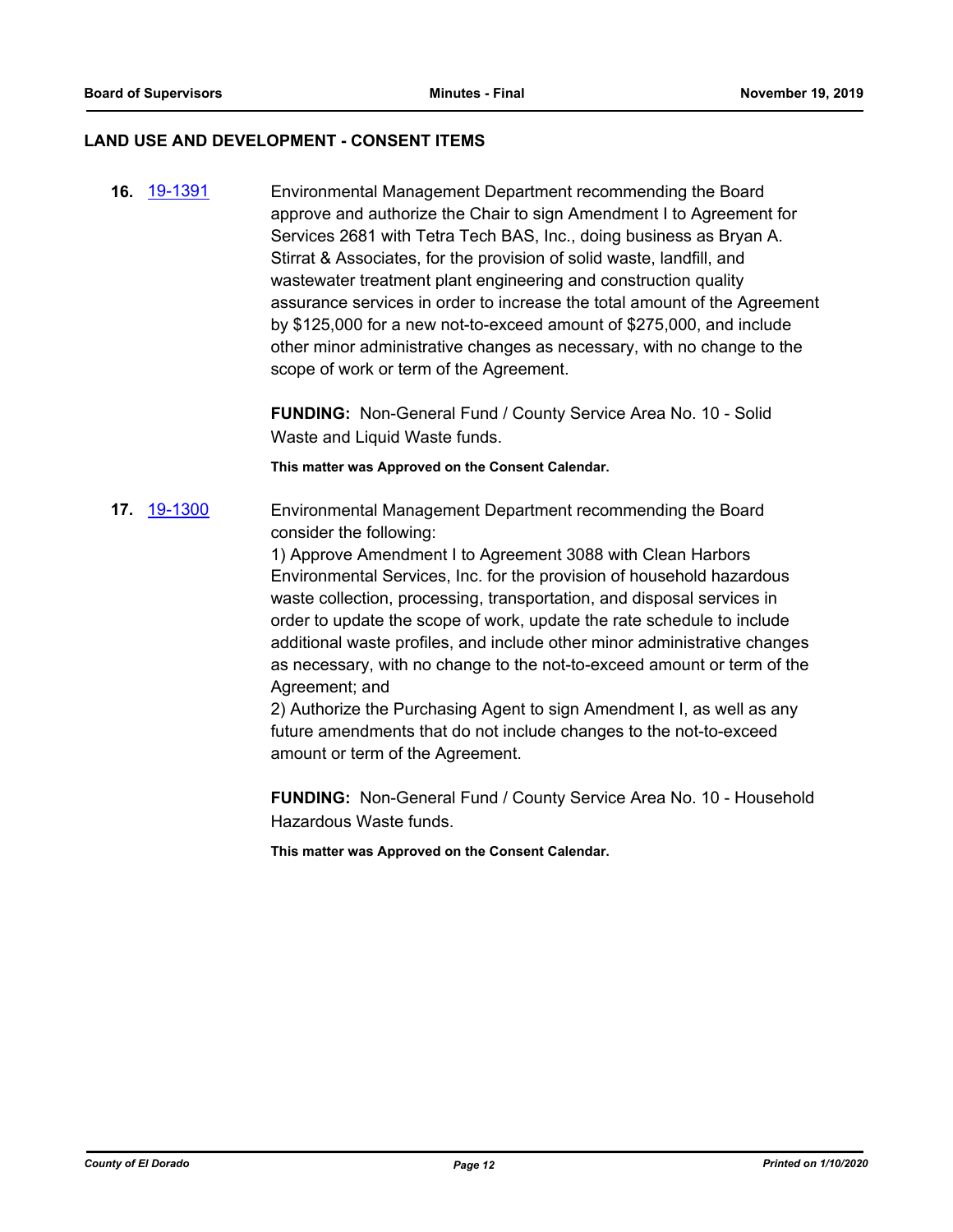|     | <b>18. 19-1381</b> | Department of Transportation recommending the Board:<br>1) Accept the subdivision improvements for West Valley Village, Unit 6C,<br>TM 99-1359-6C, as complete;<br>2) Reduce Performance Bond with Rider 6547252 from \$541,192.46 to<br>\$144,584.63, which is ten percent of the total revised cost of the<br>subdivision improvements, which guarantees against any defective work,<br>labor done, or defective materials furnished, and which is to be released<br>after one year if no claims are made;<br>3) Hold Laborers & Materialmens Bond 6547252 in the amount of<br>\$681,388.97 for six months to guarantee payments to persons furnishing<br>labor, materials, or equipment; and<br>4) Authorize the Clerk of the Board to release the respective Bonds after<br>the required time periods upon written request by the Department.                                                                                                                                                                                                                                                                                                                                                                                              |
|-----|--------------------|------------------------------------------------------------------------------------------------------------------------------------------------------------------------------------------------------------------------------------------------------------------------------------------------------------------------------------------------------------------------------------------------------------------------------------------------------------------------------------------------------------------------------------------------------------------------------------------------------------------------------------------------------------------------------------------------------------------------------------------------------------------------------------------------------------------------------------------------------------------------------------------------------------------------------------------------------------------------------------------------------------------------------------------------------------------------------------------------------------------------------------------------------------------------------------------------------------------------------------------------|
|     |                    | <b>FUNDING: Developer Funded. (No Federal Funds)</b>                                                                                                                                                                                                                                                                                                                                                                                                                                                                                                                                                                                                                                                                                                                                                                                                                                                                                                                                                                                                                                                                                                                                                                                           |
|     |                    | This matter was Approved on the Consent Calendar.                                                                                                                                                                                                                                                                                                                                                                                                                                                                                                                                                                                                                                                                                                                                                                                                                                                                                                                                                                                                                                                                                                                                                                                              |
| 19. | 19-1606            | Department of Transportation recommending the Board consider the<br>following actions related to the Hanks Exchange Road at Squaw Hollow<br>Creek - Bridge Replacement Project, CIP 77135:<br>1) Approve and authorize the Chair to sign the Easement Acquisition<br>Agreement for Public Purposes and the Certificates of Acceptance<br>accepting Grant of Right of Way Easements, Grant of Slope and<br>Drainage Easements, and Grant of Temporary Construction Easements<br>from David W. Fausel and Deanna M. Fausel as Trustees Under<br>Declaration of Trust dated February 24, 1997, for Assessor's Parcel<br>Numbers 046-022-001, 099-010-023 and 099-010-024. The Easement<br>acquisitions provide right-of-way necessary to construct the project, at a<br>cost of \$31,200;<br>2) Authorize the Department of Transportation Director, or designee, to<br>execute the escrow instructions and any other related escrow documents<br>pertaining to the transaction, including payment of title and escrow fees,<br>which are estimated to be \$2,500; and<br>3) Authorize the Department of Transportation Director, or designee, to<br>extend the date of closure of escrow upon mutual agreement of both<br>parties, if necessary. |

**FUNDING:** Highway Bridge Program (99%) and Regional Surface Transportation Program (1%).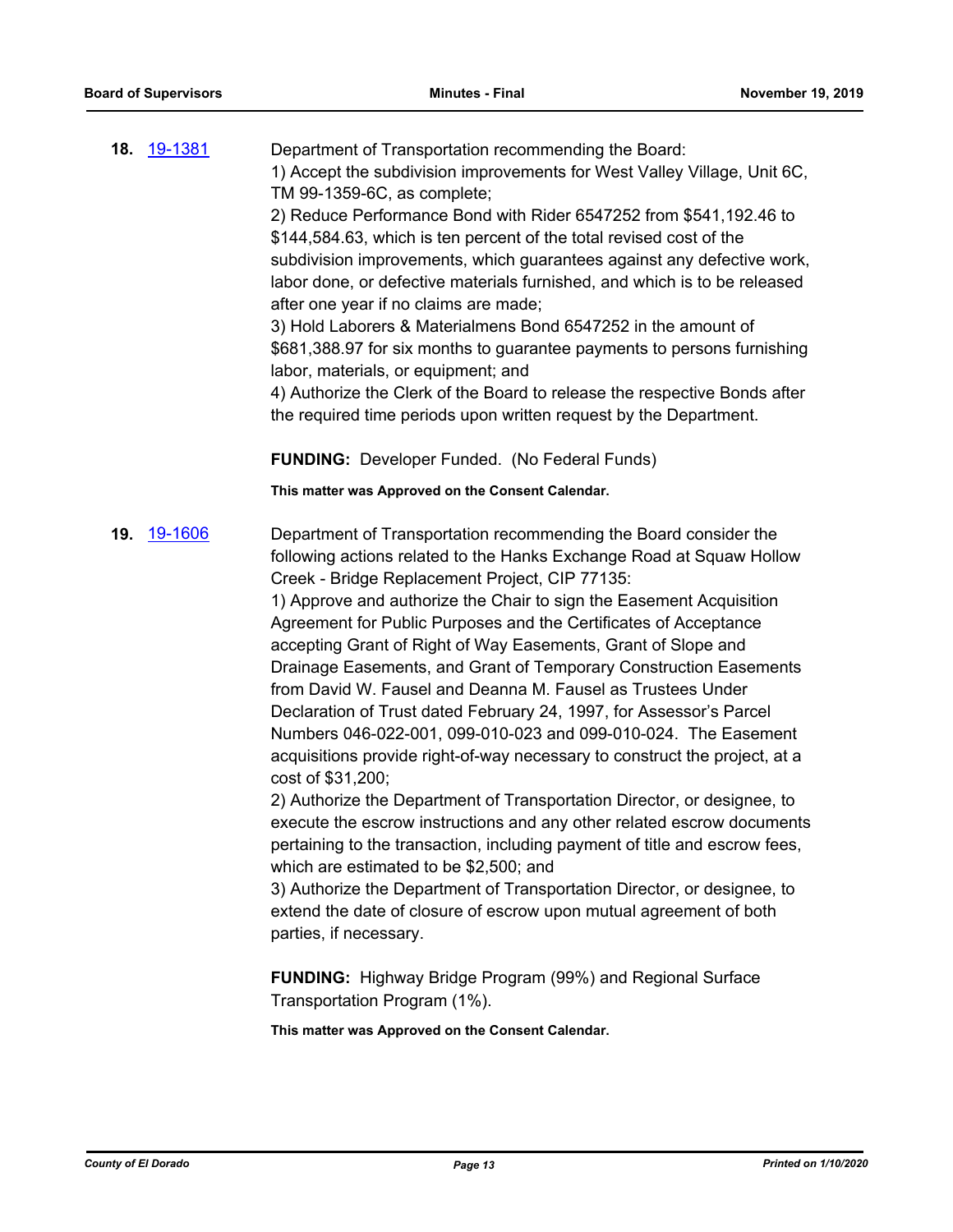| 20. 19-1612 | Department of Transportation recommending the Board consider the          |
|-------------|---------------------------------------------------------------------------|
|             | following:                                                                |
|             | 1) Accept the subdivision improvements for the West Valley Village - Unit |
|             | 3C project, TM 10-1500 as complete;                                       |

2) Reduce Performance Bond 706103S from \$329,110.75 to \$90,517.33, which is ten percent of the total cost of the subdivision improvements, which guarantees against any defective work, labor done, or defective materials furnished, and which is to be released after one year if no claims are made;

3) Hold Laborer and Materialmens Bond 706103S in the amount of \$452,586.66 for six (6) months to guarantee payments to persons furnishing labor, materials, or equipment; and

4) Authorize the Clerk of the Board to release the respective bonds after the required time periods upon written request from the Department of Transportation.

**FUNDING:** Developer Funded.

**This matter was Approved on the Consent Calendar.**

**21.** [19-1418](http://eldorado.legistar.com/gateway.aspx?m=l&id=/matter.aspx?key=26739) Department of Transportation recommending the Board adopt and authorize the Chair to sign Resolution **204-2019** sanctioning a new speed restriction on Apache Avenue.

**FUNDING:** Road Fund.

**Resolution 204-2019 was Adopted upon Approval of the Consent Calendar.**

**22.** [19-1635](http://eldorado.legistar.com/gateway.aspx?m=l&id=/matter.aspx?key=26959) Department of Transportation recommending the Board adopt and authorize the Chair to sign Resolution **205-2019** authorizing the Department to apply for the California Climate Investment Fire Prevention Grant Program and expend funds if awarded the grant.

**FUNDING:** Road Fund.

**Resolution 205-2019 was Adopted upon Approval of the Consent Calendar.**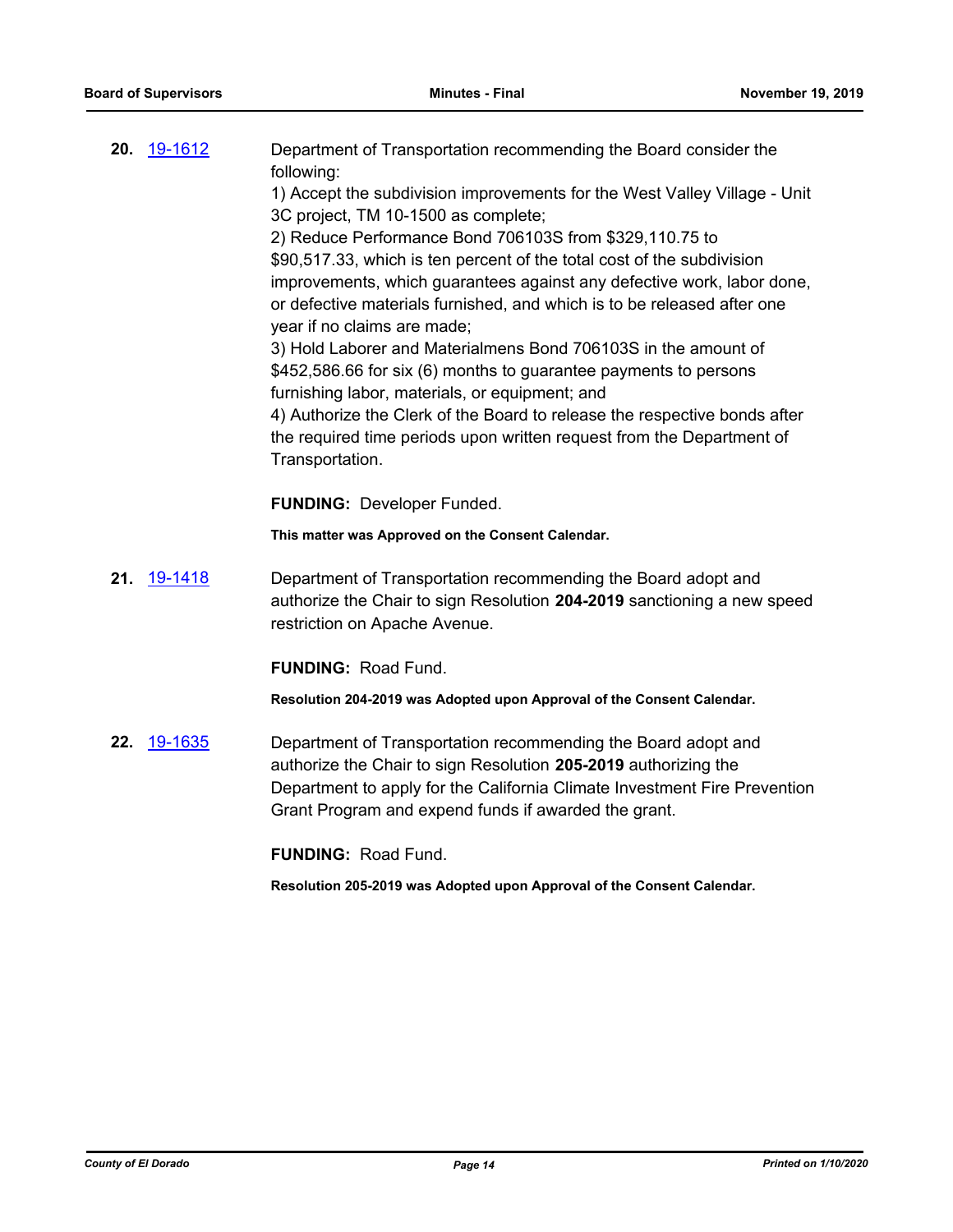| 23. 19-1639        | Department of Transportation recommending the Board:<br>1) Approve appointments of Advisory Committee members to fill<br>vacancies on Zone of Benefit Advisory Committees in County Service<br>Areas No. 2 and No. 9 as outlined in Exhibit A, Zone of Benefit Advisory<br>Committee Changes for 2019/2020; and<br>2) Confirm the appointment of Advisory Committee members who will be<br>continuing their participation on the Zone of Benefit Advisory Committees<br>in County Service Areas No. 2 and No. 9, as outlined in Exhibit B, Zone of<br>Benefit Advisory Committee Continuing Participants for 2019/2020.                                                                                                                                                                                                                                                                                                                                                                 |
|--------------------|-----------------------------------------------------------------------------------------------------------------------------------------------------------------------------------------------------------------------------------------------------------------------------------------------------------------------------------------------------------------------------------------------------------------------------------------------------------------------------------------------------------------------------------------------------------------------------------------------------------------------------------------------------------------------------------------------------------------------------------------------------------------------------------------------------------------------------------------------------------------------------------------------------------------------------------------------------------------------------------------|
|                    | <b>FUNDING:</b> County Service Area 2 and 9 Zone of Benefit Special Taxes<br>and Assessments.                                                                                                                                                                                                                                                                                                                                                                                                                                                                                                                                                                                                                                                                                                                                                                                                                                                                                           |
|                    | This matter was Approved on the Consent Calendar.<br>Supervisor Parlin made a statement regarding this matter that going forward<br>she plans to work with staff regarding the Zone of Benefit committee to ensure<br>the committee appointment process is open to everyone that is interested in it<br>and that these committees are as transparent and inclusive as possible.                                                                                                                                                                                                                                                                                                                                                                                                                                                                                                                                                                                                         |
| <b>24.</b> 19-1613 | Department of Transportation recommending the Board consider the<br>following:<br>1) Accept the subdivision improvements for the West Valley Village - Unit<br>5C, TM 10-1501 project as complete;<br>2) Reduce Performance Bond 706105S from \$643,498.34 to<br>\$154,449.71, which is ten percent of the total cost of the subdivision<br>improvements, which guarantees against any defective work, labor done,<br>or defective materials furnished, and which is to be released after one<br>year if no claims are made;<br>3) Hold Laborer and Materialmens Bond 706105S in the amount of<br>\$772,248.57 for six (6) months to guarantee payments to persons<br>furnishing labor, materials, or equipment; and<br>4) Authorize the Clerk of the Board to release the respective bonds after<br>the required time periods upon written request from the Department of<br>Transportation.<br><b>FUNDING: Developer Funded.</b><br>This matter was Approved on the Consent Calendar. |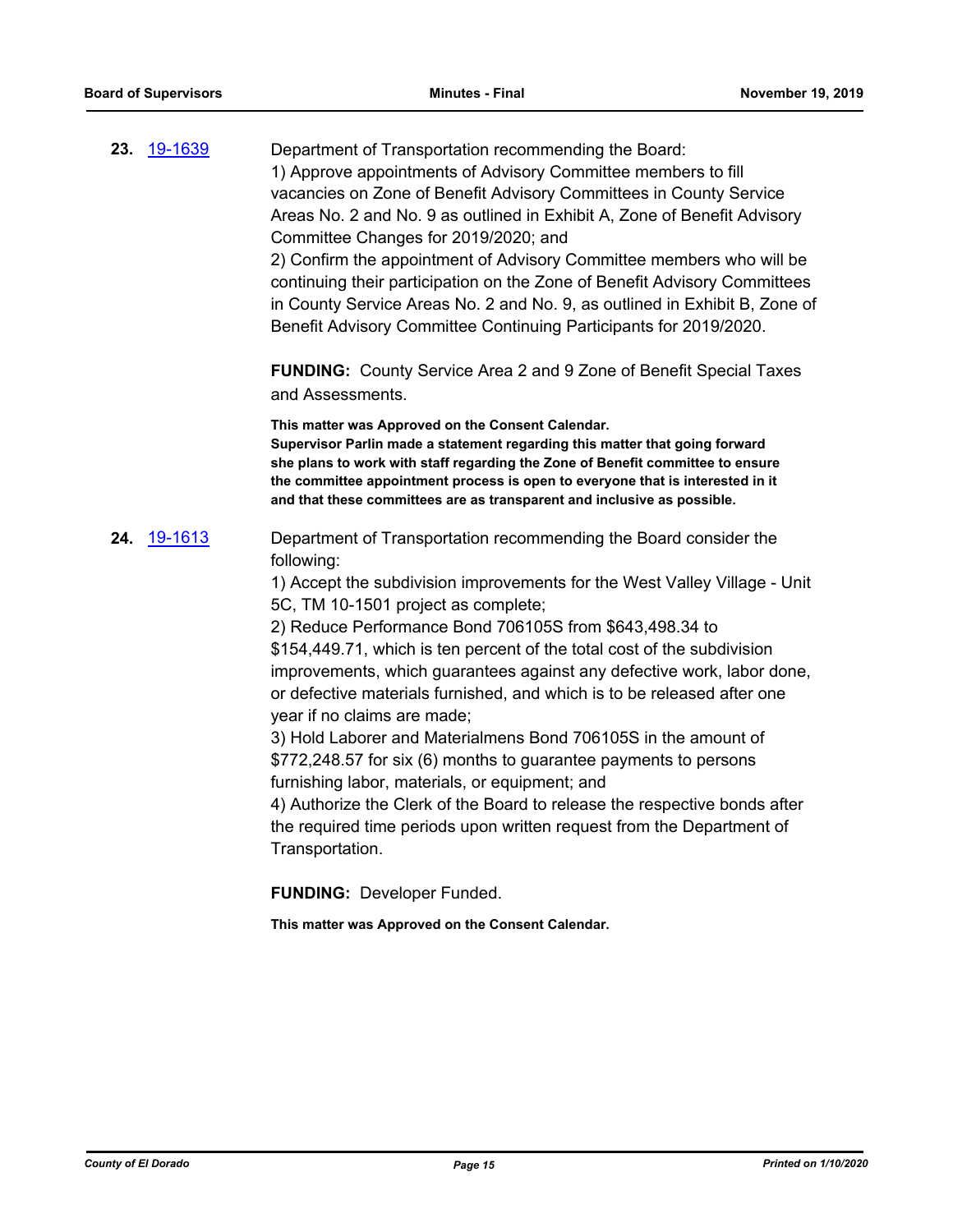| <b>25.</b> 19-1614 | Department of Transportation recommending the Board consider the          |
|--------------------|---------------------------------------------------------------------------|
|                    | following:                                                                |
|                    | 1) Accept the subdivision improvements for the West Valley Village - Unit |

7C, TM 10-1494 project as complete; 2) Reduce Performance Bond 703555S from \$213,765.47 to \$61,959.82, which is ten percent of the total cost of the subdivision improvements, which guarantees against any defective work, labor done, or defective materials furnished, and which is to be released after one year if no claims are made;

3) Hold Laborer and Materialmens Bond 703555S in the amount of \$309,799.10 for six (6) months to guarantee payments to persons furnishing labor, materials, or equipment; and

4) Authorize the Clerk of the Board to release the respective bonds after the required time periods upon written request from the Department of Transportation.

**FUNDING:** Developer Funded.

**This matter was Approved on the Consent Calendar.**

**26.** [19-1529](http://eldorado.legistar.com/gateway.aspx?m=l&id=/matter.aspx?key=26851) Department of Transportation recommending the Board approve and authorize the Chair to sign Agreement 4378 for Sale of Mitigation Credits with Westervelt Ecological Services, LLC, as owner of the Cosumnes Floodplain Mitigation Bank, for the sale of 2.31 Floodplain Mosaic Wetland (Riparian) credits to the County of El Dorado for a total purchase price of \$300,300, as necessary mitigation for the construction of the Silver Springs Parkway to Bass Lake Road (South Segment) Project, CIP 76108/36105039.

> **FUNDING:** Developer Advanced Traffic Impact Mitigation Zones 1-7 Fees, Traffic Impact Mitigation Zones 1-7 Fees, Developer Funds and Road Funds/Discretionary Funds.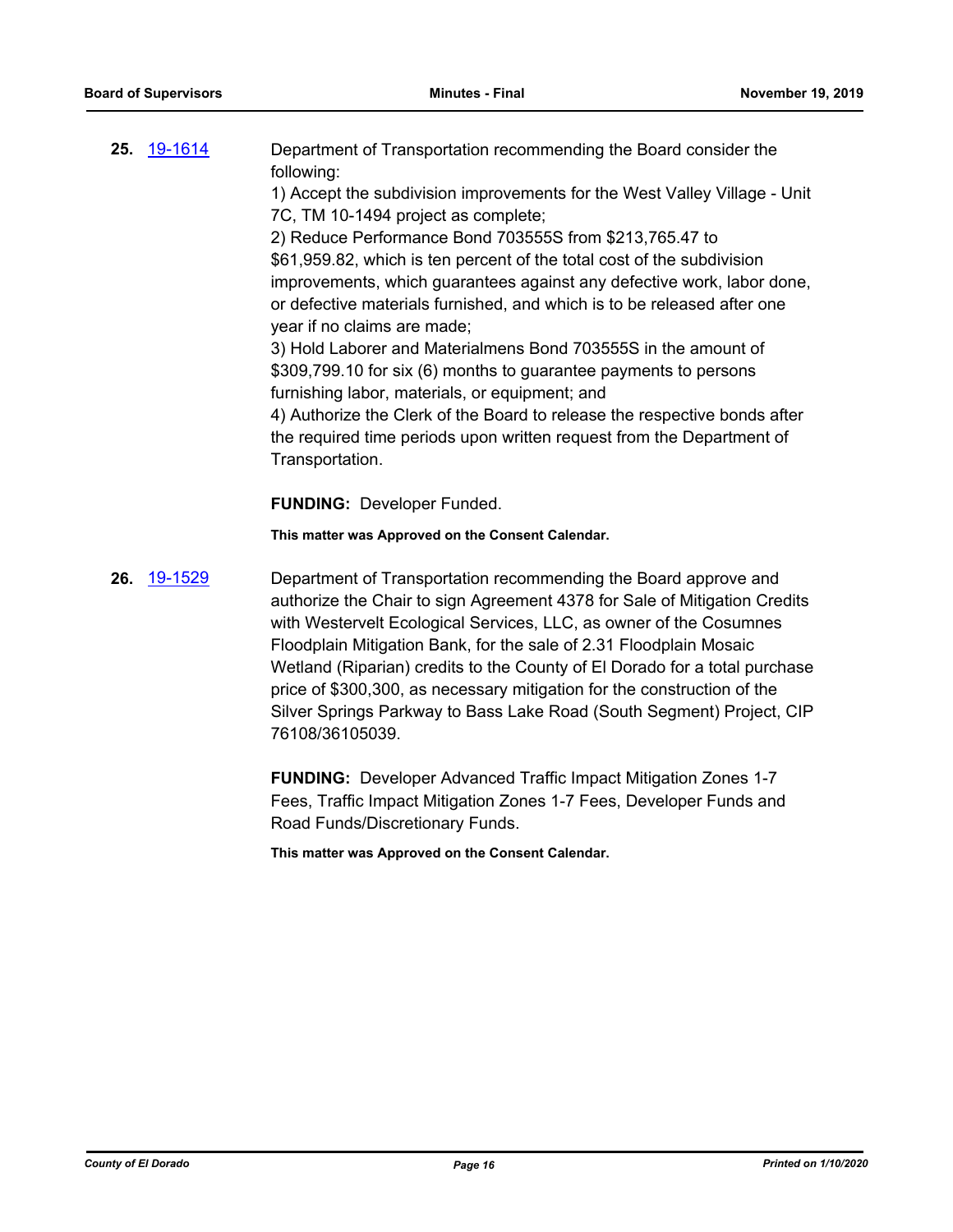| <b>27.</b> 19-1615 | Department of Transportation recommending the Board consider the          |
|--------------------|---------------------------------------------------------------------------|
|                    | following:                                                                |
|                    | 1) Accept the subdivision improvements for the West Valley Village - Lots |
|                    | 6 & 7, Phase 2, TM 06-1409-R project as complete;                         |

2) Reduce Performance Bond with 706101S from \$130,396.32 to \$40,783.52, which is ten percent of the total cost of the subdivision improvements, which guarantees against any defective work, labor done, or defective materials furnished, and which is to be released after one year if no claims are made;

3) Hold Laborer and Materialmens Bond 706101S in the amount of \$203,917.64 for six (6) months to guarantee payments to persons furnishing labor, materials, or equipment; and

4) Authorize the Clerk of the Board to release the respective bonds after the required time periods upon written request from the Department of Transportation.

**FUNDING:** Developer Funded.

**This matter was Approved on the Consent Calendar.**

**28.** [19-1690](http://eldorado.legistar.com/gateway.aspx?m=l&id=/matter.aspx?key=27014) Department of Transportation, Maintenance and Operations Division, recommending the Board consider the following for temporary housing of snow removal crews:

> 1) Approve and authorize the Chair to sign retroactive Rental Agreement 4327 with Lake Valley Properties for temporary housing located at 587 Otomites Street in South Lake Tahoe, in the amount of \$11,600.00, to commence on November 1, 2019, and terminate on March 31, 2020; and 2) Approve and ratify Rental Agreement 4210 with Tahoe Rental Company for temporary housing located at 7110 West Lake Boulevard in Tahoma, in the amount of \$12,500.00, to commence on December 1, 2019 and terminate on March 31, 2020. (Est. Time 10 Min.)

**FUNDING:** Road Fund.

**This matter was Approved on the Consent Calendar. Supervisor Frentzen registered a No vote on this matter based on the agreement being retroactive.**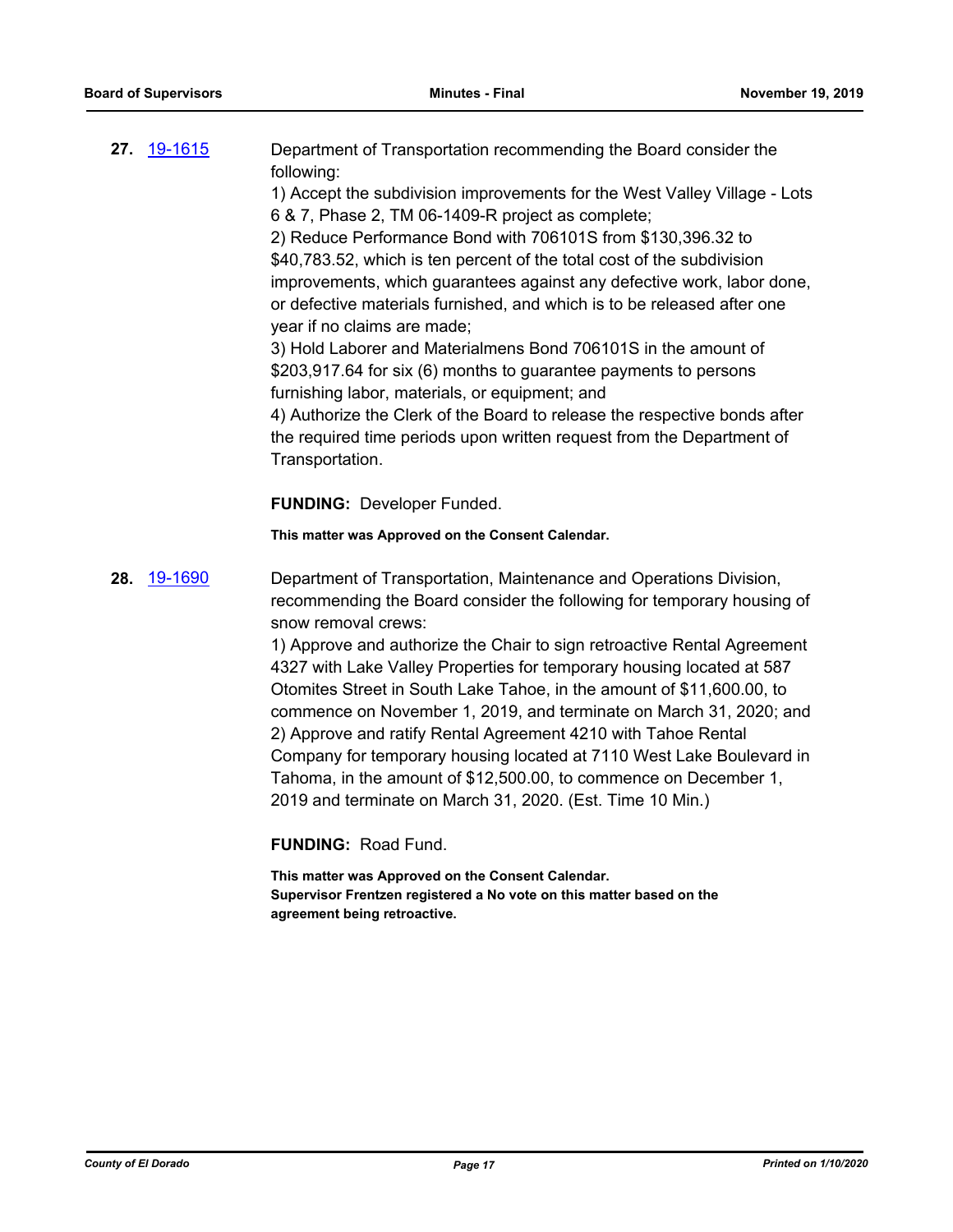**29.** [19-1554](http://eldorado.legistar.com/gateway.aspx?m=l&id=/matter.aspx?key=26878) Department of Transportation - Fleet Services Unit, recommending the Board approve the following: 1) Dispense with the formal bidding process in accordance with Purchasing Ordinance 3.12.16, Section D; 2) Authorize the Purchasing Agent to utilize the State of California competitively bid Contract 1-18-23-23D for the acquisition of nineteen (19) Chevrolet Tahoes of various configurations for the Department of Transportation - Fleet Services Unit; and 3) Authorize the Purchasing Agent to sign a purchase order to the awarded State vendor, Winner Chevrolet of Elk Grove, CA. in the amount of \$778,905 plus applicable delivery, fees and taxes (estimated at \$61,102) for a one time purchase following Board approval.

**FUNDING:** Fleet Internal Service Fund.

#### **This matter was Approved on the Consent Calendar.**

**30.** [19-1604](http://eldorado.legistar.com/gateway.aspx?m=l&id=/matter.aspx?key=26928) Planning and Building Department, Planning Services Division-Current Planning, submitting for approval Final Map (TM-F19-0001) for Serrano Village J6 Unit 2 (TM13-1511), creating 30 residential lots, ranging in size from 5,009 to 9,322 square feet, and 2 lettered lots, on property identified by Assessor's Number 123-690-001, located on the south side of Bass Lake Road at the intersection with Serrano Parkway/Sienna Ridge Road, in the El Dorado Hills area and recommending the Board consider the following:

1) Approve Final Map (TM-F19-0001) for Serrano Village J6 Unit 2; 2) Approve and authorize the Chair to sign the Agreement to Make Subdivision Improvements (Attachment B);

3) Approve and authorize the Chair to sign the Agreement on Conditions for Acceptance of Drainage Easements for Serrano Village J6 Unit 2 (Attachment D); and

4) Approve and authorize the Chair to sign the Agreement on Conditions for Acceptance of Roads for Serrano Village J Unit 2 (Attachment E). (Supervisorial District 1)

**FUNDING:** Developer-Funded.

**This matter was Approved on the Consent Calendar.**

# **END CONSENT CALENDAR**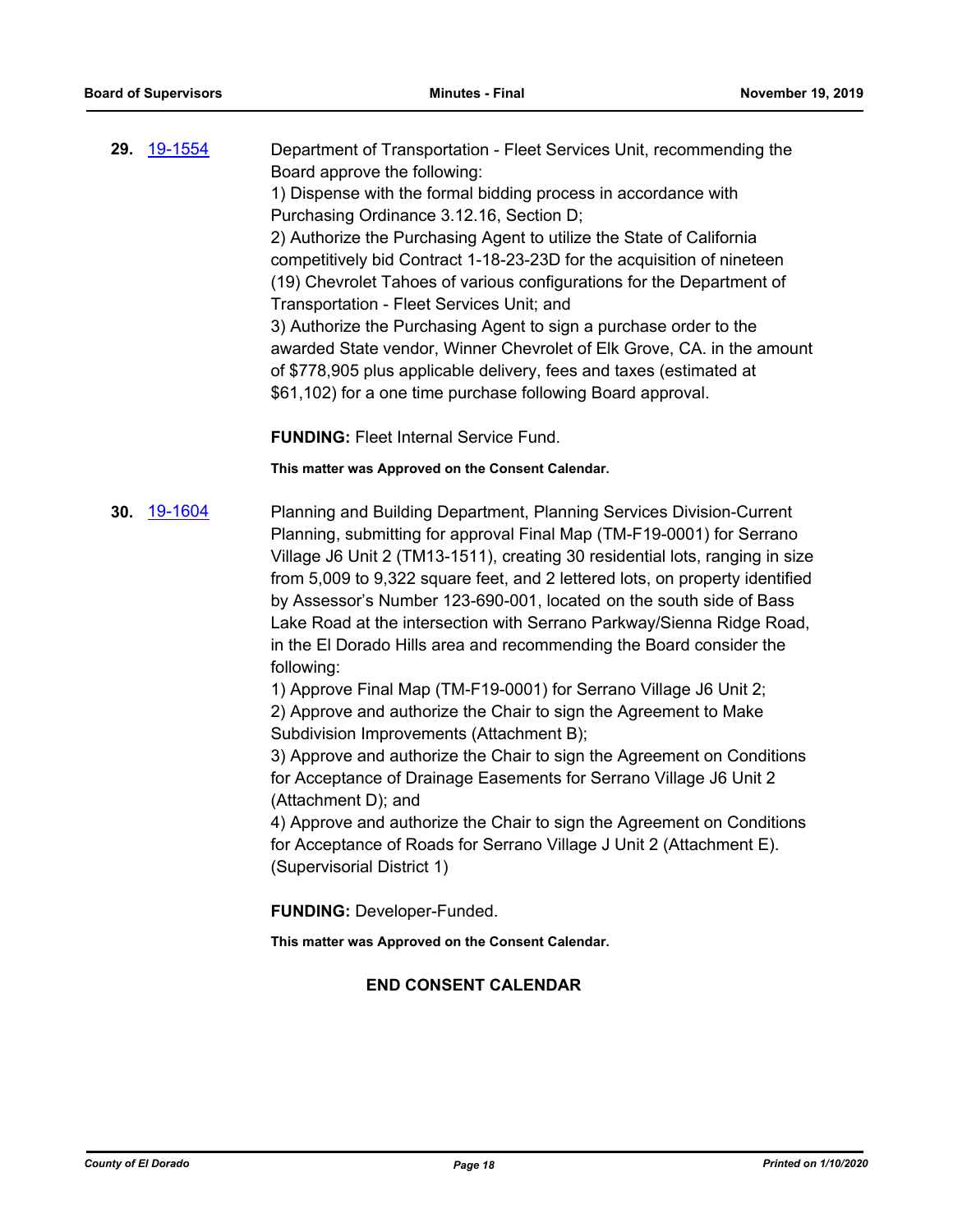### **DEPARTMENT MATTERS (Items in this category may be called at any time)**

**31.** [19-1722](http://eldorado.legistar.com/gateway.aspx?m=l&id=/matter.aspx?key=27046) Director of Human Resources recommending the Board: 1) Appoint Tonya Digiorno to the position of Director of Information Technologies, effective December 7, 2019, at step 3 of the salary range (annual salary of \$158,537.60); and 2) Approve and authorize the Chair to sign Resolution **208-2019** to: a) Terminate the interim Information Technology duties assigned to William O'Neill, Registar of Voters, via Resolution 157-2019, effective December 6, 2019; and b) Terminate the stipend Mr. O'Neill received for performing such duties, effective December 6, 2019. (Est. Time: 5 Min.)

# **FUNDING**: General Fund.

*Public Comment: J. Gainsbourgh*

#### **A motion was made by Supervisor Veerkamp, seconded by Supervisor Hidahl to Approve this matter and Adopt Resolution 208-2019.**

**Yes:** 5 - Veerkamp, Frentzen, Novasel, Hidahl and Parlin

# **32. 19-1198** Supervisor Hidahl and the Veterans Affairs Commission recommending the Board:

1) Approve the **Introduction** (First Reading) of Ordinance **5113** to repeal County Ordinance Code Article VIII. *Veterans Affairs Commission,*  Chapter 2.20.510 et. seq. pursuant to Board direction on June 25, 2019; 2) Approve and authorize the Chair to sign Resolution **196-2019** incorporating the commissions bylaws to include a modification of the commission membership by adding a member of the Board; and 3) Waive full reading of the ordinance by the Clerk of the Board, read by title only, and return to the Board on December 10, 2019 for **Final Passage** (Second Reading). (Est. Time: 15 Min.)

*Public Comment: K. Payne, T. Kayes, W. Baylock, C. Hill*

**A motion was made by Supervisor Hidahl, seconded by Supervisor Veerkamp to:**

**1) Approve the Introduction (First Reading) of Ordinance 5113 to repeal County Ordinance Code Article VIII. Veterans Affairs Commission, Chapter 2.20.510 et. seq. pursuant to Board direction on June 25, 2019; and**

**2) Waive full reading of the ordinance by the Clerk of the Board, read by title only, and return to the Board on December 10, 2019 for Final Passage (Second Reading).**

**Yes:** 5 - Veerkamp, Frentzen, Novasel, Hidahl and Parlin

**A motion was made by Supervisor Hidahl, seconded by Supervisor Veerkamp to Adopt Resolution 196-2019 incorporating the commissions bylaws to include a modification of the commission membership by adding a member of the Board.**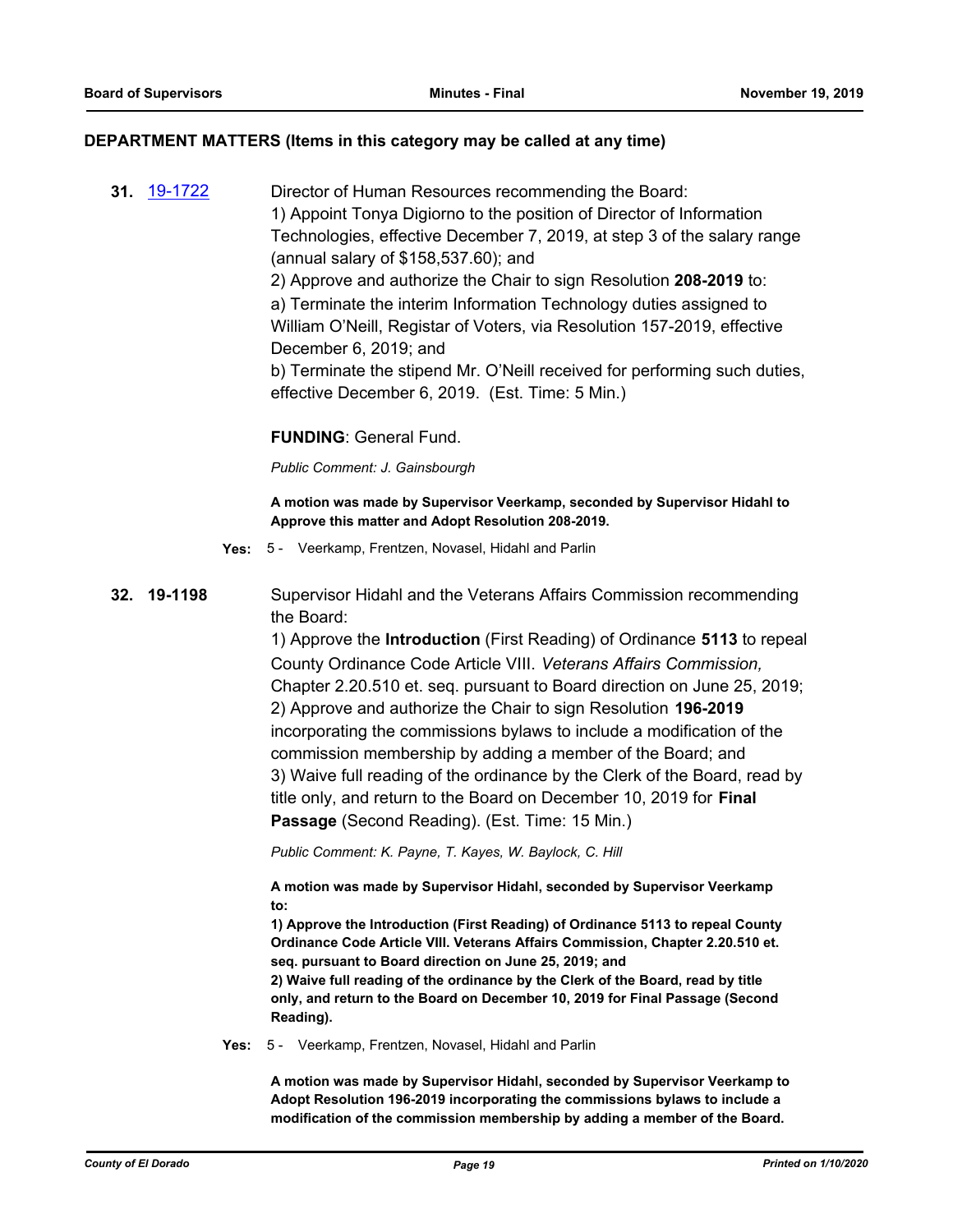**Yes:** 4 - Veerkamp, Frentzen, Novasel and Hidahl

**Noes:** 1 - Parlin

**33.** [19-1601](http://eldorado.legistar.com/gateway.aspx?m=l&id=/matter.aspx?key=26925) Chief Administrative Office recommending the Board: 1) Approve three amendments to the FY 2019-20 budget to (a) reflect one entry to the financial system for a technical correction to the stated General Fund Designation for Road Infrastructure and Fund Balance pursuant to a previously approved budget amendment, and (b) to reflect two amendments to special revenue funds that are necessary to balance the two funds to actual fund balance available in the respective funds; 2) Consider and provide conceptual approval for amendments to the Fiscal Year 2019-20 Adopted Budget to incorporate recommended uses for General Fund fund balance carried over from Fiscal Year 2018-19, reflecting information and requests that arose following the approval of the Recommended Budget; and

> 3) Direct staff to return to the Board with a budget transfer form for approval, reflecting the Board's direction on recommended amendments.

A 4/5 vote will be required to approve the Budget Amendments. (Est. Time: 1 Hr.)

**FUNDING:** General Fund Appropriation for Contingency; Various Related Budgets.

*Public Comment: T. LeMoncheck, M. Durando, W. DeWalt, T. Kayes, J. Gray*

**Items 33 and 34 were heard together.**

**A motion was made by Supervisor Hidahl, seconded by Supervisor Parlin to Approve three amendments to the FY 2019-20 budget to: 1) Reflect one entry to the financial system for a technical correction to the stated General Fund Designation for Road Infrastructure and Fund Balance pursuant to a previously approved budget amendment; and 2) Reflect two amendments to special revenue funds that are necessary to balance the two funds to actual fund balance available in the respective funds.**

**Yes:** 5 - Veerkamp, Frentzen, Novasel, Hidahl and Parlin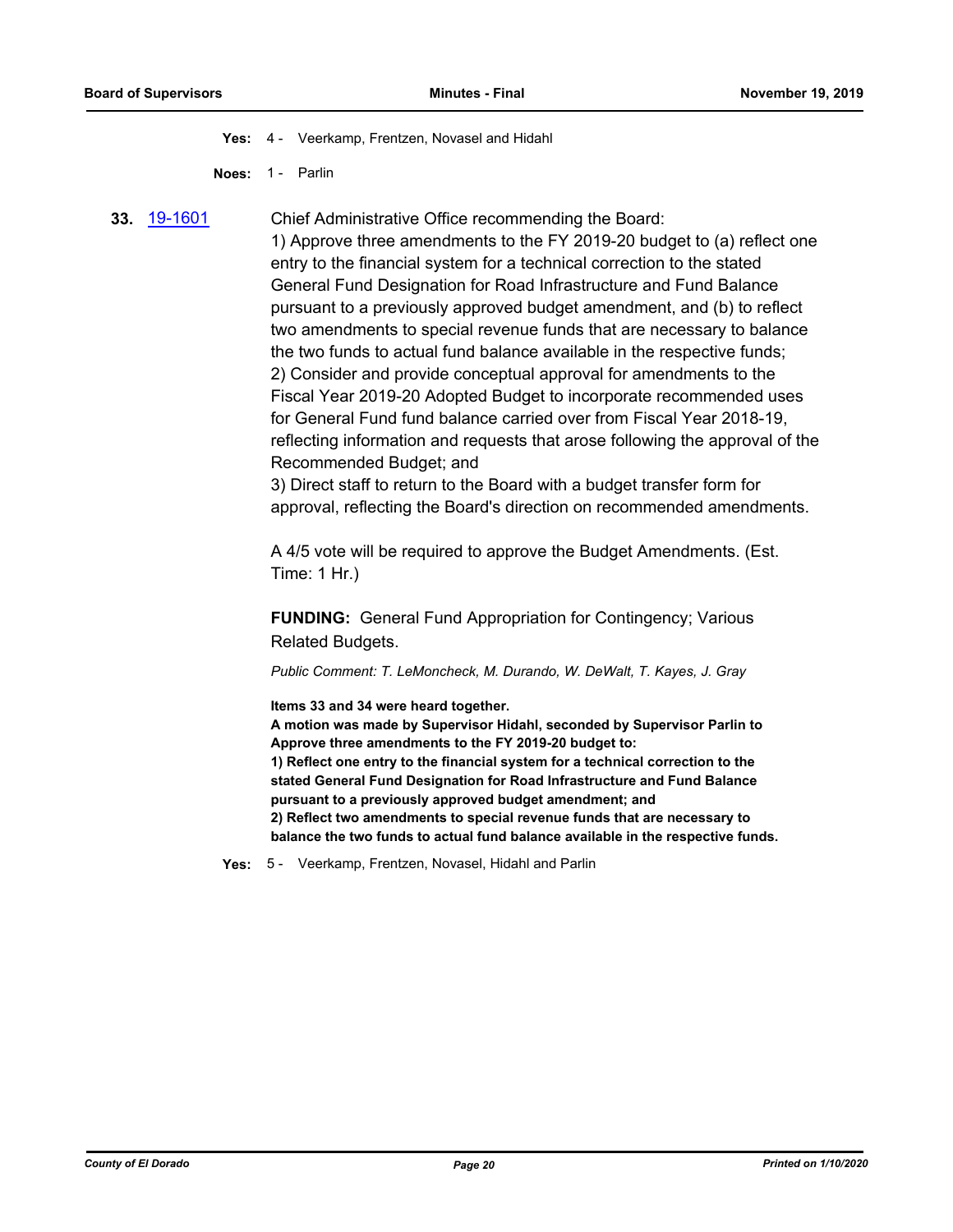**A motion was made by Supervisor Hidahl, seconded by Supervisor Parlin to give conceptual approval for amendments to the Fiscal Year 2019-20 Adopted Budget to incorporate recommended uses for General Fund fund balance carried over from Fiscal Year 2018-19 to include: (from Attachment A)**

- **1) Previously Approved Accumulative Capital Outlay (ACO) Fund Projects;**
- **2) Additional ACO Fund Projects;**
- **3) Expense Related to Transient Occupancy Tax Economic Development Funding;**
- **4) Other Priority Expenditures; and**
- **5) Already Approved/Funded.**

**Not included in this were requests from:**

- **1) Tahoe Management Association;**
- **2) Contribution to Arts Council;**
- **3) El Dorado County Office of Education Bellweather Project; and**
- **4) Promise Foundation Contribution.**
- **Yes:** 5 Veerkamp, Frentzen, Novasel, Hidahl and Parlin

**A motion was made by Supervisor Veerkamp, seconded by Supervisor Novael to provide conceptual approval of \$20,000 for the Veterans programs offered though the Arts Council. Motion Failed.**

- **Yes:** 3 Veerkamp, Novasel and Hidahl
- **Noes:** 2 Frentzen and Parlin

**34.** [19-1460](http://eldorado.legistar.com/gateway.aspx?m=l&id=/matter.aspx?key=26781) Health and Human Services Agency recommending the Board approve and authorize the Chair to sign a Budget Transfer that addresses unspent FY 2018-19 and FY 2019-20 Transient Occupancy Tax (TOT) revenues allocated for distribution to veteran service and supports, as follows: 1) Decrease Appropriation for Contingency by \$89,000 and increase Special Projects by \$73,000 in the Veteran Affairs Special Revenue Fund (org 4270700) and increase \$16,000 in appropriations in the Veteran Affairs Department (org 4200000) to pay for an intern, to rebudget FY 2018-19 appropriations that were previously approved by Veteran Affairs Commission, but not yet distributed; and

2) Decrease the FY 2019-20 General Fund Appropriation for Contingency by \$265,739, and increase the Veteran Affairs Special Revenue Fund by \$265,739 to budget the FY 2019-20 TOT allocation to be distributed to Veteran services and supports according to the Veteran Affairs Commission FY 2019-20 Plan, yet to be determined. (4/5 vote required) (Est. Time: 15 Min.)

**FUNDING:** Transient Occupancy Tax, General Fund.

**Items 33 and 34 were heard together.**

**A motion was made by Supervisor Frentzen, seconded by Supervisor Veerkamp to Approve this matter.**

**Yes:** 5 - Veerkamp, Frentzen, Novasel, Hidahl and Parlin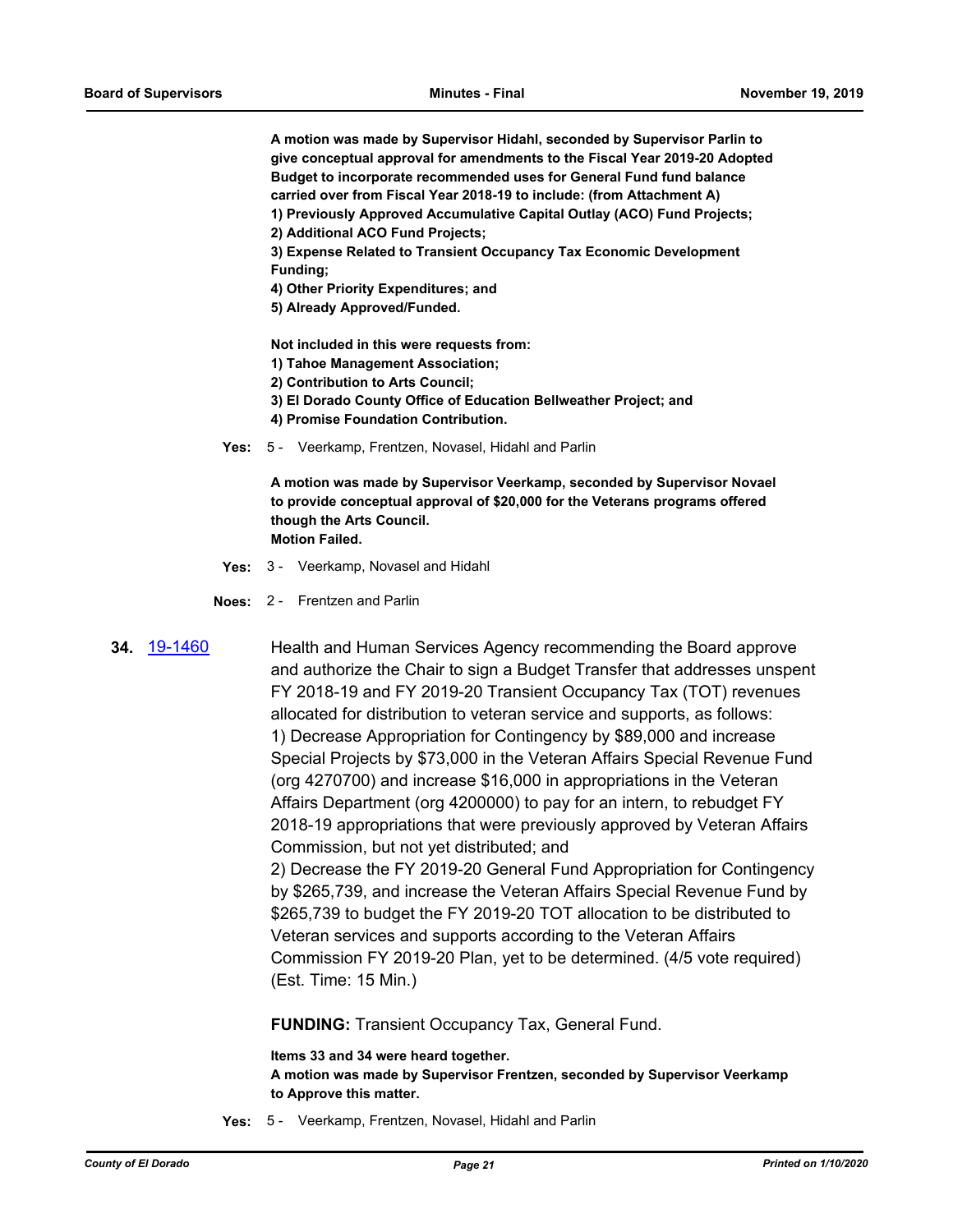#### **10:00 A.M. TIME ALLOCATION**

**35.** [19-1597](http://eldorado.legistar.com/gateway.aspx?m=l&id=/matter.aspx?key=26921) Department of Transportation recommending the Board: 1) Receive an El Dorado Countywide Housing and Employment Projections, 2018 - 2040 Memorandum pertaining to the 2020 Major Update of the Traffic Impact Mitigation Fee Program, the 2016 - 2020 five-year review of the General Plan and the 2021 - 2029 Housing Element Update; and

2) Provide Staff and their consultants with input and direction. (Est. Time: 1.5 Hr.)

#### **FUNDING:** N/A

*Public Comment: T. Kayes, K. Payne*

**A motion was made by Supervisor Frentzen, seconded by Supervisor Veerkamp to provide direction to staff and their consultants to move forward utilizing the data and methodology described in the BAE Urban Economics, Inc. presentation to use the West Slope housing unit and employment growth assumptions for planning purposes.**

**Yes:** 5 - Veerkamp, Frentzen, Novasel, Hidahl and Parlin

#### **11:30 A.M. TIME ALLOCATION**

**36.** [19-1575](http://eldorado.legistar.com/gateway.aspx?m=l&id=/matter.aspx?key=26899) Planning and Building Department, Long Range Planning, recommending the Board receive a presentation from staff regarding an update to the proposed methodology process for the Regional Housing Needs Assessment for the 2021-2029 General Plan Housing Element Update. (Est. Time: 15 Min.)

#### **FUNDING:** N/A

*Public Comment: T. Kayes, K. Payne*

**Received and Filed.**

#### **2:00 P.M. TIME ALLOCATION**

**37.** [19-1695](http://eldorado.legistar.com/gateway.aspx?m=l&id=/matter.aspx?key=27020) Sheriff and Chief Administrative Officer recommending the Board approve and authorize the Chair to sign Resolution **207-2019** proclaiming every October 23rd in perpetuity as Deputy Brian Ishmael Day, directing all County flags to be flown at half-staff each October 23rd, and naming the Public Safety Facility shooting range in his honor. (Est. Time: 10 Min.)

# **FUNDING:** N/A

**Supervisor Veerkamp read the Resolution.**

**A motion was made by Supervisor Veerkamp, seconded by Supervisor Frentzen to Approve this matter and Adopt Resolution 207-2019.**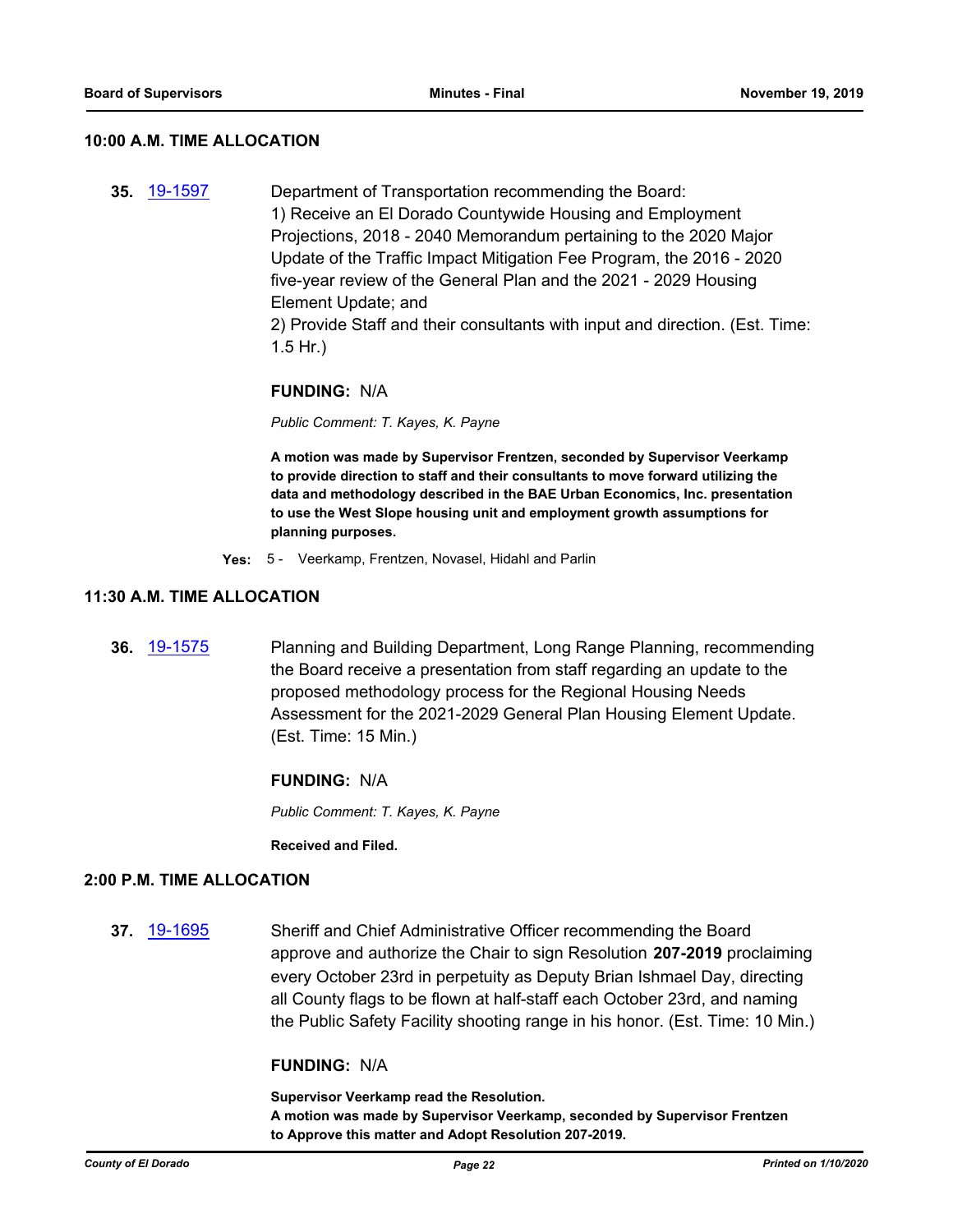#### **Yes:** 5 - Veerkamp, Frentzen, Novasel, Hidahl and Parlin

# **2:30 P.M. TIME ALLOCATION**

**38.** [19-1498](http://eldorado.legistar.com/gateway.aspx?m=l&id=/matter.aspx?key=26820) Supervisor Novasel recommending the Board: 1) Receive a presentation from Manuel Rivas, Jr., California State Association of Counties (CSAC) Deputy Executive Director of Operations and Member Services; and 2) Receive and file the 2019 CSAC Challenge Awards being presented to El Dorado County for Homeless Outreach Global Approach Initiative and Community Hubs: Increasing Access to Services. (Est. Time: 30 Min.)

**Received and Filed.**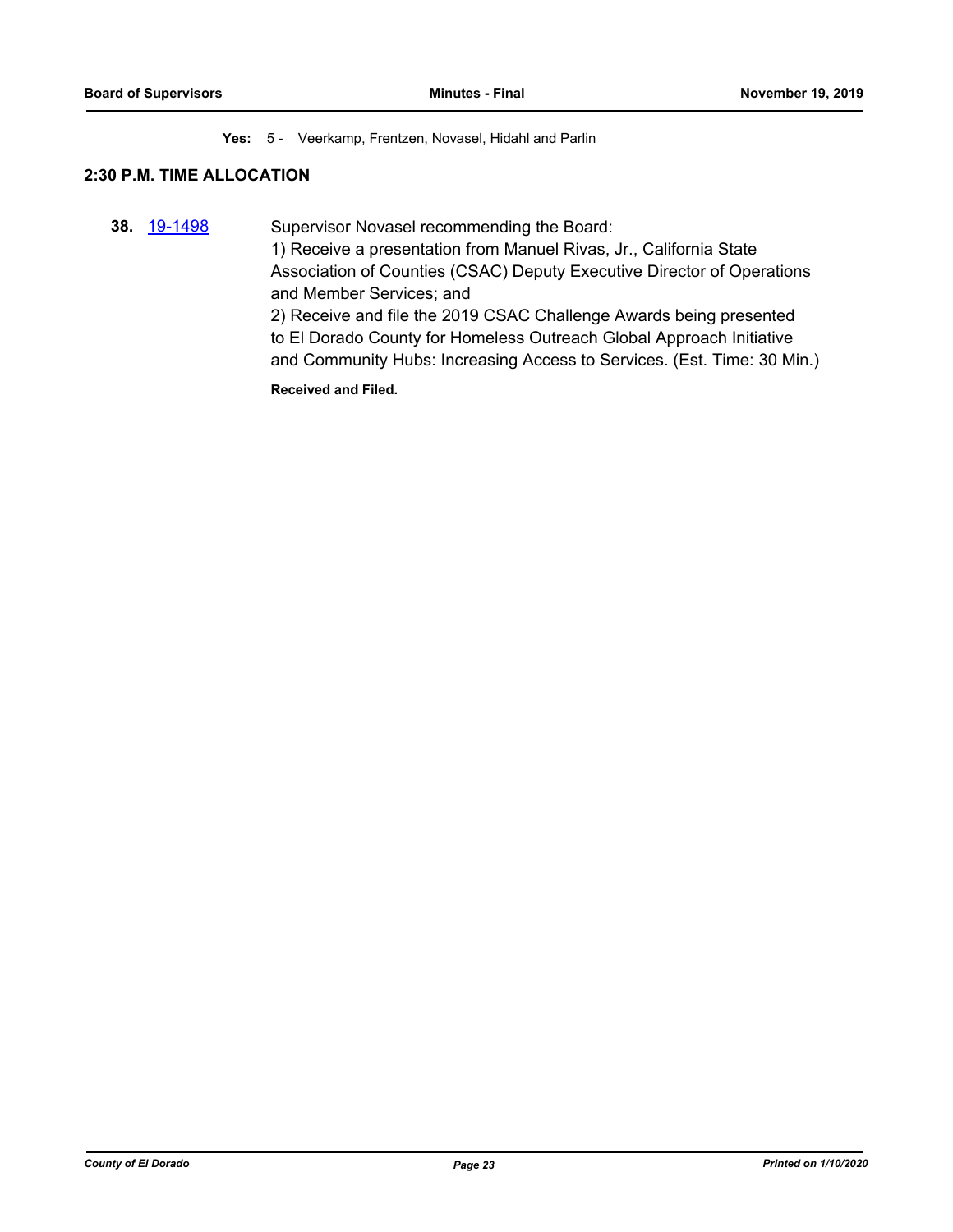#### **3:00 P.M. TIME ALLOCATION**

**39.** [19-1640](http://eldorado.legistar.com/gateway.aspx?m=l&id=/matter.aspx?key=26964) Environmental Management Department recommending the Board receive a presentation from members of the El Dorado Solid Waste Advisory Committee regarding current recycling practices and goals going forward. (Est. Time: 30 Min.)

> **FUNDING:** Non-General Fund. County Service Area No. 10 - Solid Waste funds

 *Public Comment: T. Kayes, F. Rios*

**Received and Filed.**

#### **3:30 P.M TIME ALLOCATION**

**40.** [19-1610](http://eldorado.legistar.com/gateway.aspx?m=l&id=/matter.aspx?key=26934) HEARING - Planning and Building Department, Planning Division, forwarding a request from Lennar Homes of California, Inc. for an Initiation Hearing (Conceptual Review) of a proposed Specific Plan Amendment of the Carson Creek Specific Plan to change land use designations from Research and Development, and Industrial to Residential and Commercial which would facilitate a development that would include a mixture of commercial use, a community center, open space, and a continuation of an existing age-restricted residential development of up to 415 residential units. The property, identified by Assessor's Parcel Numbers 117-680-007, 117-680-003, 117-680-004, 117-680-008, 117-680-016, 117-570-013, 117-570-017, and 117-570-018, consisting of 138 acres, is located in the El Dorado Hills area. Staff recommends the Board take the following actions:

1) Find that the proposed Pre-Application PA17-0004 complies with the criteria for initiation of General Plan Amendments as required by Board of Supervisors Policy J-6; and

2) Provide the Applicant with initial feedback on the proposed project. (Supervisorial District 2) (Est. Time: 1 Hr.)

#### **FUNDING:** N/A

*Public Comment: A. Celsel, J. Harn, T. Kayes*

**Supervisor Novasel opened the public hearing and upon conclusion of public comment and staff input, closed the public hearing.**

**A motion was made by Supervisor Veerkamp, seconded by Supervisor Hidahl to:**

**1) Find that conceptual review for the proposed Carson Creek Specific Plan Amendment is consistent with Board of Supervisors Policy J6; and 2) Provide advisory feedback to the applicant on the project to consider the following components an emergency medical service equalization tax, stringent development agreement with the County, school district financing, age restriction element, fiscal analysis and regional housing needs assessment.**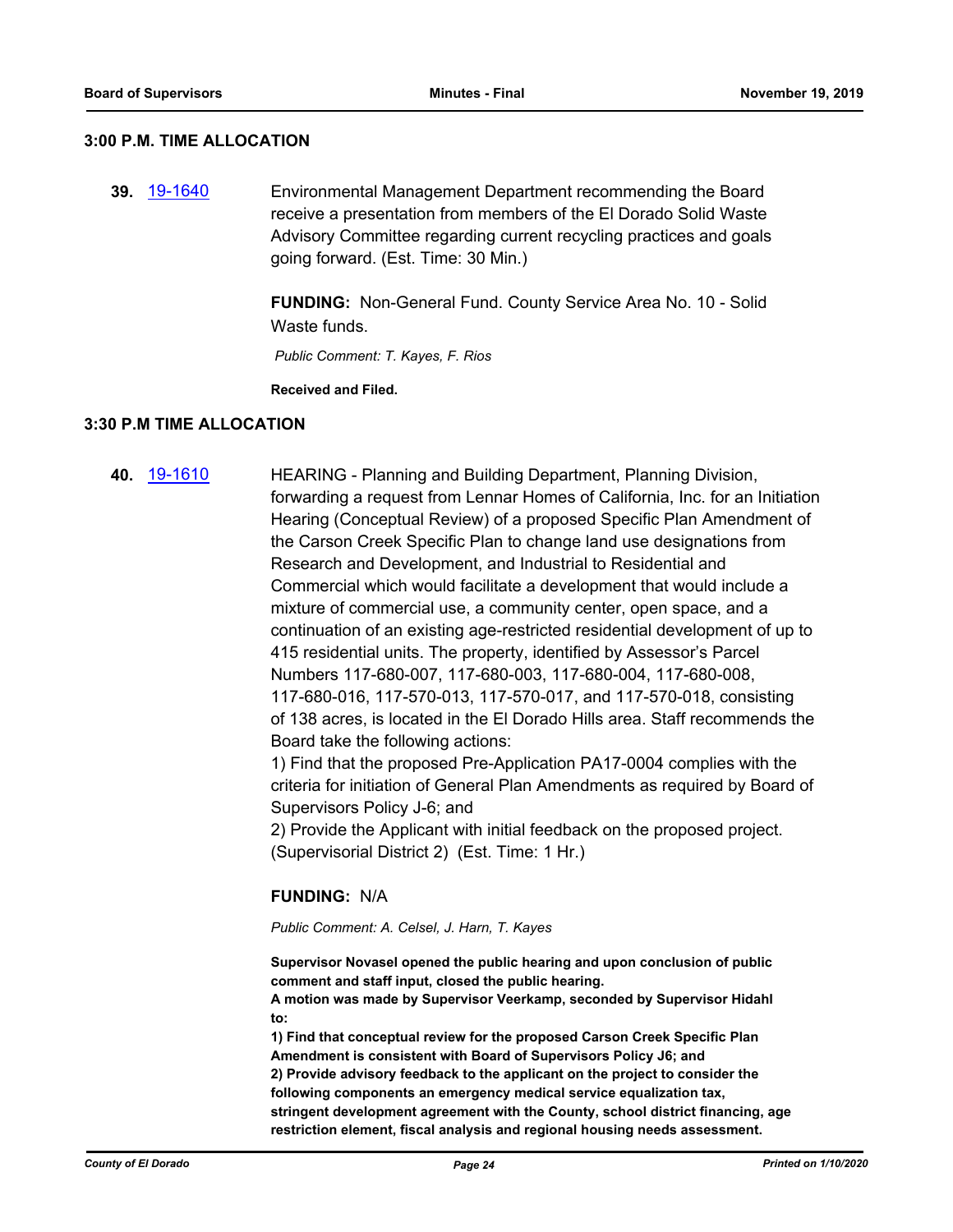**Yes:** 5 - Veerkamp, Frentzen, Novasel, Hidahl and Parlin

# **ITEMS TO/FROM SUPERVISORS**

**Supervisor Frentzen reported on the following: Local Agency Formation Commission legislative meeting. Veterans Day. Transit/Transportation Commission meeting. Town Hall meeting.**

**Supervisor Veerkamp reported on the following: Sacramento Area Council of Governments meeting. Transit/Transportation Commission meeting. SOFAR monthly meeting. California Association of Councils of Government meeting. Sacramento Area Council of Governments special meeting. Hangtown 100 event.**

**Supervisor Parlin reported on the following: Coloma Lotus Fire Safe Council. Transit/Transportation Commission meeting. American Legion Proclamation presentation. SOFAR. Rural County Representatives of California Ad Hoc meeting. Ronald Reagan library. Staff acknowledgement for Mother Lode improvement project. Monthly meetings with staff.**

**Supervisor Hidahl reported on the following: Veterans Affairs Commission meeting. Monthly Planning and Building staff meeting. Abandoned Vehicle Abatement meeting.**

**Supervisor Novasel reported on the following: Tahoe Regional Planning Agency meeting. Juvenile Treatment Center lunch. Town Hall meeting. Solid Waster Joint Powers Authority.**

### **CAO UPDATE**

**Don Ashton, Chief Administrative Officer, reported on the following: PG&E update that power will be turned off on Wednesday. Sacramento Area Council of Governments regional managers meeting. Greater Sacramento site selection tour. County Chamber speaking engagement. Local Policy Decision Maker meeting.**

#### **ADJOURNED AT 6:36 P.M. in honor of Ken Strangfeld**